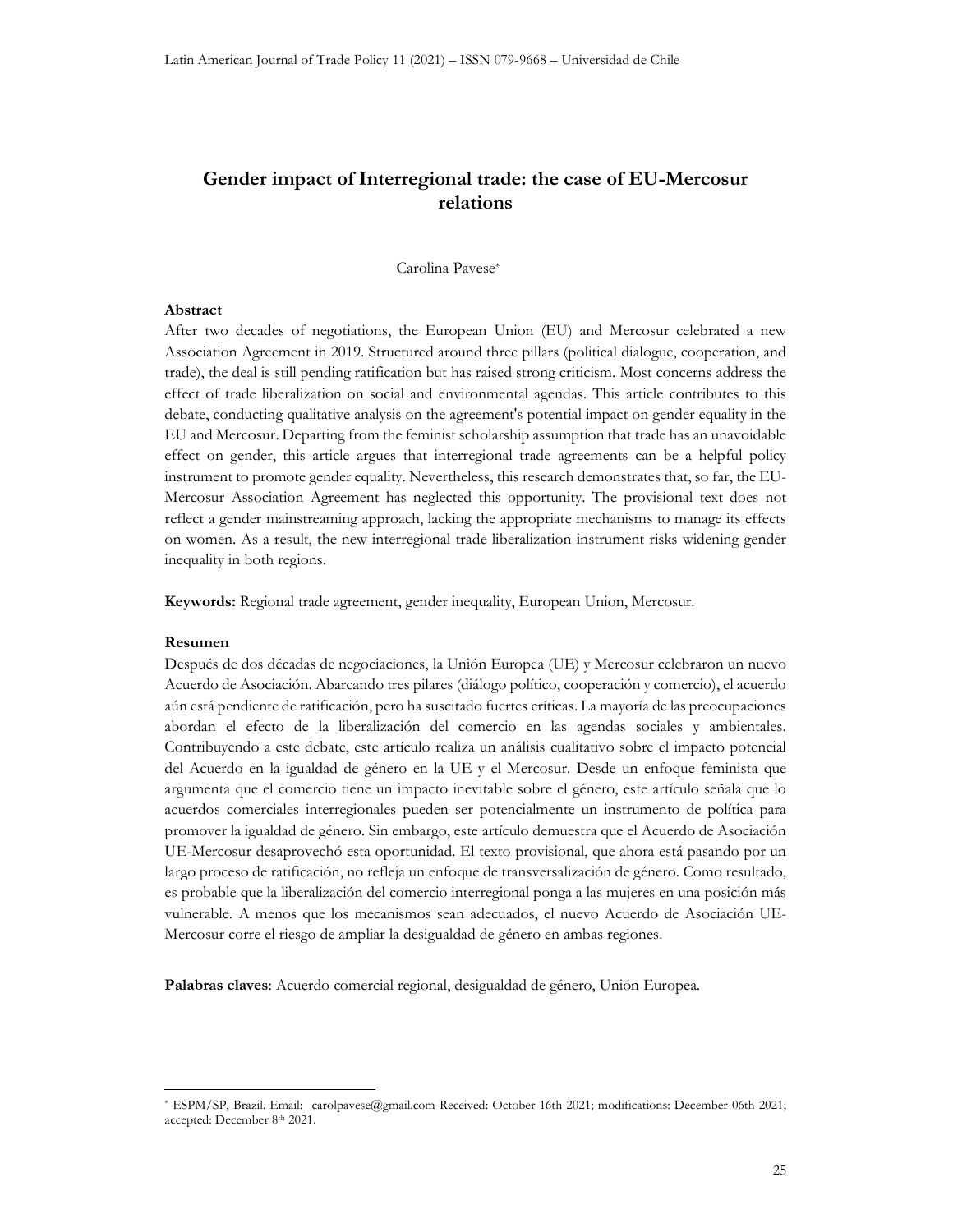# Introduction

In 2019, the EU and Mercosur celebrated an Association Agreement (AA) to foster trade liberalization and promote commercial exchanges between the two markets, with unavoidable impacts on trade policies and the structure of domestic economies. Considering that men and women engage in economic activities differently, they experience uneven consequences from market opening. Thus, even if trade liberalization does not create gender inequalities but may create conditions that can either enhance women's economic situation or exacerbate their pre-existing gender inequality and bias (Williams, 2019). Overall, the effects of trade liberalization on gender inequality derive from uneven access to capital, properties, labor markets, earnings, human capital, and correlated public policies, cultural biases, and gender norms. They also vary across markets and within different social and economic groups. How women benefit from liberalization depends on the nature of trade expansion and the type of trade policy changes, often sponsored by shifts in other policy domains. Equally important, governments must adopt and implement instruments to seize the opportunity and convert liberalization as an opportunity to close the gender gap, considering regional and local differences in inequality (Fontana, 2009).

This research aims at assessing the underlying effects of the new EU-Mercosur trade agreement on gender inequality in the two regions. Considering that the AA is still to come into force, the analysis focuses on the draft text pending the ratification process. The main argument of this study is that a gender mainstreaming approach allows the adoption of an interregional instrument that can potentially contribute to reducing the gender economic gap. This research relies on the contribution of feminist theories to the understanding of the gender dimension of trade and consults primary and secondary sources to provide evidence for the empirical analysis.

This article is organized around four main sections. It begins with a literature review on feminist scholarship in the international political economy, discussing the correlation between trade and gender. The next session identifies how the World Trade Organization (WTO) and regional trade agreements (RTAs) have addressed gender issues. Next, the article provides a general overview of gender economic inequality within the EU and Mercosur. Lastly, the fourth part analyses the agreement's text, revealing how it failed to incorporate a gender mainstreaming approach. The concluding remarks emphasize the empirical evidence that trade policy and gender inequality are intertwined. By ignoring that, the EU and Mercosur have missed a critical opportunity to positively address the gender dimension of interregional trade in the new agreement.

# Feminist approaches to international trade

Mainstream International Political Economy (IPE) has traditionally focused on states, markets, and derived relationships. Ontologically, it stems from the premises of rational-choice individualism. Alternatively, critical IPE emphasizes that both state and market are the byproduct of society, reflecting the tensions of capitalist relations while also shaping societal dynamics. Hence, whereas liberalism perpetuates an artificial distinction between public and private spheres, critical political economists also fail when they analytically separate "the economic" from the "society". As a result, both approaches disregard important structural social and power relations, like gender (Bedford & Rai, 2010). That is where feminist IPE comes in. From their perspective, to ignore the gender dimension of the economy is a significant misconception. Economic policies are shaped in a system of gendered power dynamics and imbued with hierarchies (Elson, 2007).

One of the main contributions of feminist scholarship is to highlight and analyze the structural inequalities that operate in the global political economy. Given that economic and trade activities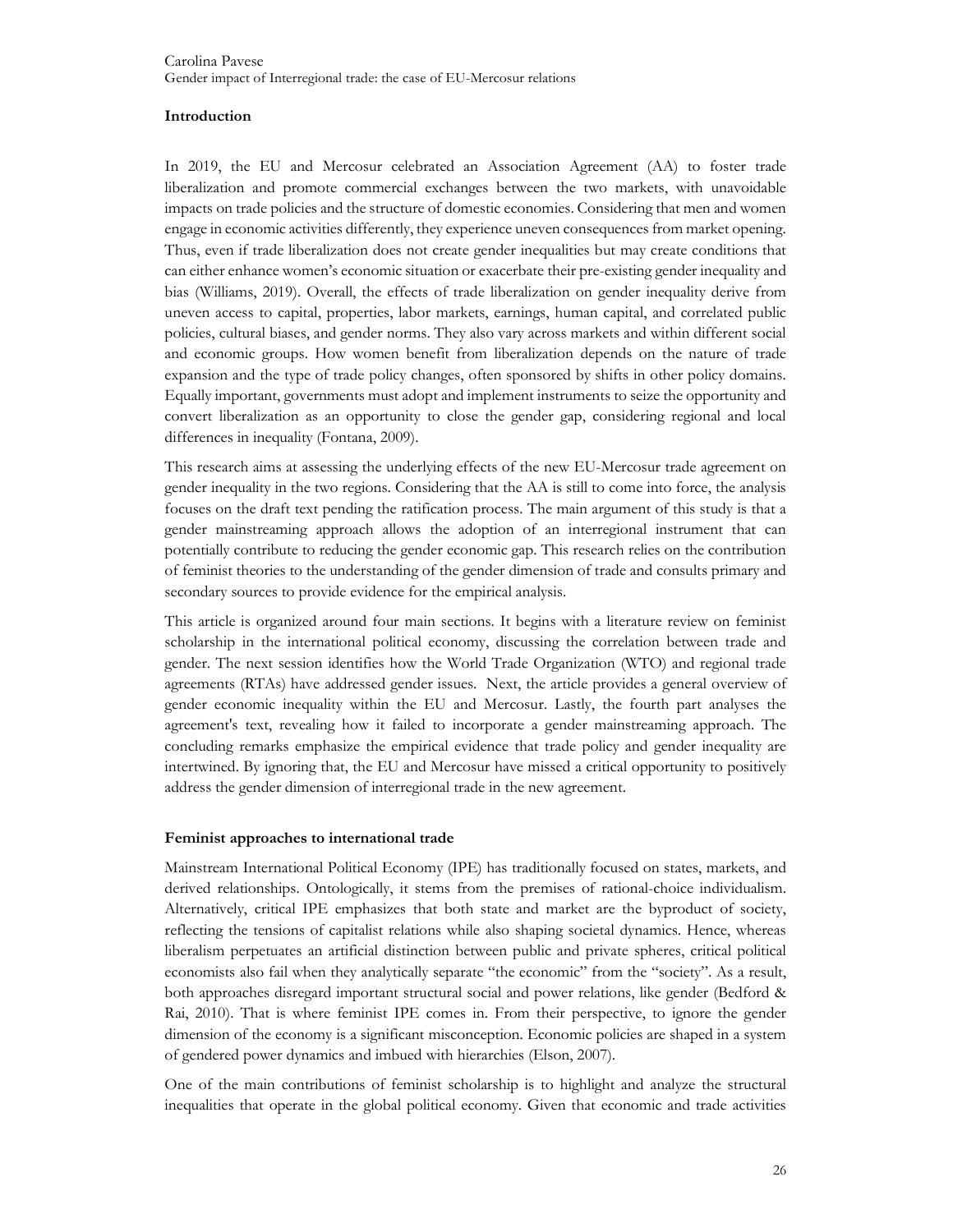impact society differently, they reinforce or undermine existing structural inequalities across different social groups and regions (Hannah, 2019). "Because all known societies are structured by gendered value systems, which assign unequal status and privilege to men and women, […] most -if not allsocial issues carry meanings and consequences for women that are somewhat different from those they carry for men" (Jaggar, 2001, p. 310). Thus, even when gender aspects of policies are not explicit, they are inevitably implied. The assumption that a given policy is gender-neutral is misleading, for it is precisely by failing to consider the distinct gender implications that a particular policy is genderbiased.

Another critical input of feminist approaches to IPE is to challenge the division between economy and society by underscoring the centrality of social reproduction in all forms of economic activity. These reproductions take place in public and private spheres in a symbiotic way so that the biological reproduction and the generation of goods and services are part of the same overarching process (Hannah, 2019). The sexual division of work is a patriarchal separation necessary for the development of capitalism and the organization of political life, with men as the main protagonists of public life (Valdivieso, 2009).

These gendered power relations have two main implications. First, mainstream analyses and policy responses to inequality intentionally ignore the role of women's unpaid labor in social reproduction (Waylen, 2006). Hence, "the neglect of the 'reproductive economy' continues due to masculinizing the (valorized) public sphere of power and formal (paid) work and feminizing the (marginalized) family/private sphere of emotional maintenance, leisure and caring (unpaid) labor" (Peterson 2006, p. 514-515). Second, quantifying economic productivity only in monetary terms leads to an intentional depreciation of women's value and contribution to society. Expenditures on social policies that increase human welfare are commonly perceived as "expenses" and financial burdens, ultimately delegitimating women's demand for economic and political support for social services that would improve gender equality (Fraser; &Gordon, 1997).

Applying these insights to the analysis of international trade, feminist IPE criticizes the orthodox adherence to a limited understanding of economic growth as the chief objective of trade. These views, feminists claim, are grounded on an equally narrow perception of how trade influences individuals, households, and communities. Thus, to begin the appraisal on how trade liberalization could weigh on gender inequality, it is crucial to unpack the common elements of this type of policy agenda.

According to Frohmann (2017), liberalization commonly unfolds into three main features: increased imports, exports promotion, and market access provisions. Import liberalization often has a budgetary effect. As reduced tariffs lead to loss of government revenue, public spending on social sectors tends to decrease. This scenario impacts most on women and children, the primary beneficiaries of these policies. At the same time, higher imports mean cheaper products available to domestic consumers, especially in the case of commodities, having a positive impact on the household budget.

However, the downside is that small producers face greater competition with foreign producers. This process has two consequences. To begin with, incentives to tradable production tend to shift the gender division of labor. Traditionally, women manage food production and men cash crop production (exploiting female and male working force); thus, women are likely to be more penalized than men. Export promotion, the second common feature of trade liberalization, has a similar effect, as it tends to shift the priorities of production from non-tradable activities to capitalist relations (Frohmann, 2017).

Additionally, the reallocation of resources to export-oriented sectors influences the size and scope of business development. Often, larger producers and industries have the capacity (including financial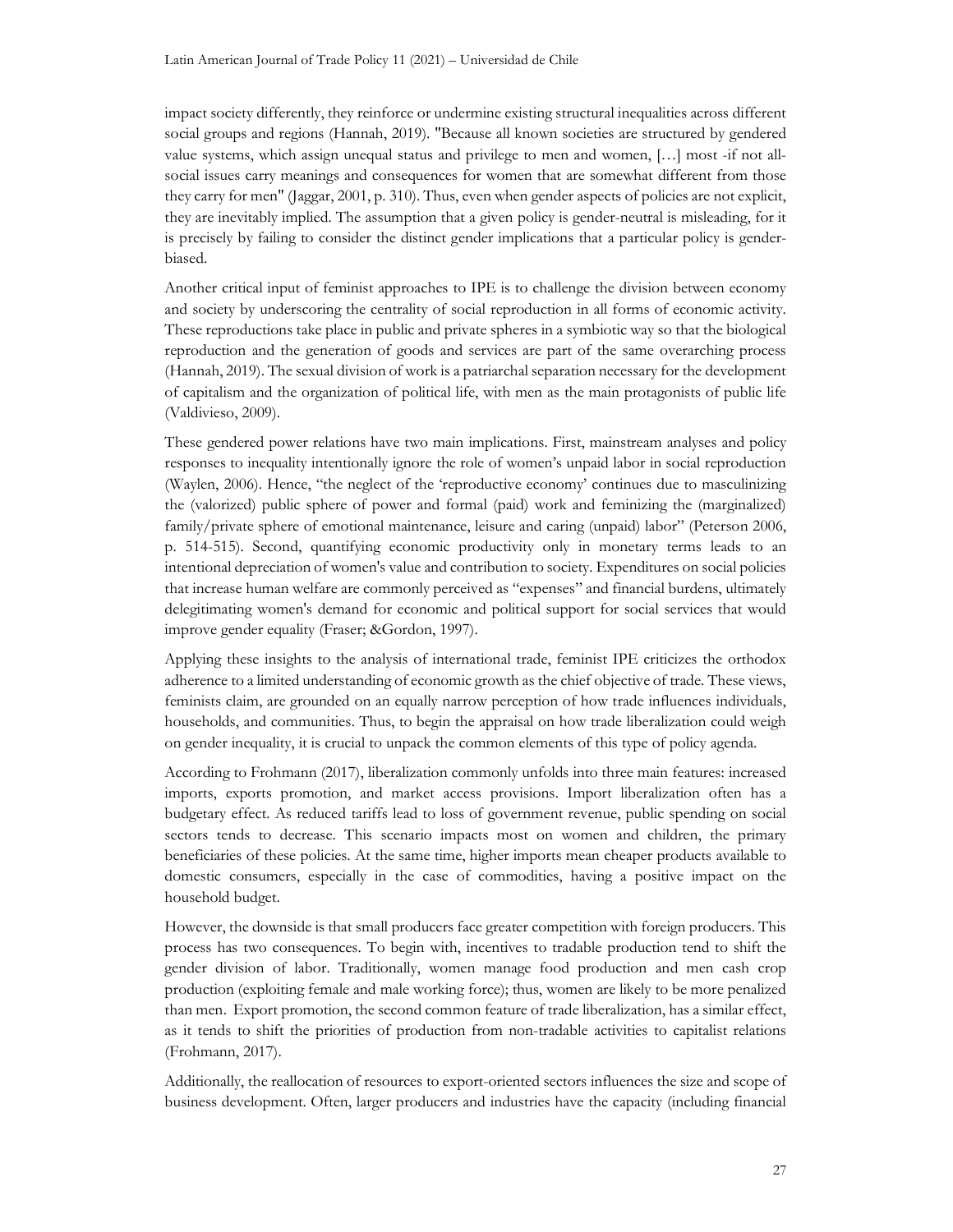resources) to adapt their activities to enter a foreign market. Smaller producers do not share the same potential gains from increased exports. This process impacts gender inequality depending on whether local governments adopt gender-sensitive policies that guarantee women's access to land, credit, and technology. Similarly, market access provisions, the third common element of trade policies, impact the availability of technical assistance and marketing information. Thus, the gender sensitivity of domestic programs is essential to ensure that women benefit from new economic opportunities (Williams, 2003).

Jaggar (2001) departures from the assumption that 'women' should not be dealt as a homogeneous concept. Rather, it is crucial to adopt an intersectional approach, as differences in terms of nationality, age, class, religion, ethnicity, sexuality, marital status, and motherhood define the way women are perceived in society, and, ultimately, the opportunities they must take part in economic, political, and social spheres. Pomatto (2019) claims that by adopting an intersectional gender analysis to trade liberalization the structural inequalities built into the economy become visible, revealing the different realities of individuals and the way they are impacted by trade policies and commercial exchanges. Inequalities that penalize women are easily identified (POMATTO, 2019).

# The nexus of trade on gender in multilateral and regional arrangements

Feminist scholars have been analyzing the gendered impacts of trade for decades, but it has only recently started gaining prominence in international organizations (Hannah 2020). That is the case of the World Trade Organization (WTO). Even though no treaty agreement includes a provision on gender, the WTO has been placing more effort to address the issue. In 2006, the Ministerial Conference assigned the Director-General the task to establish a task force on "how to operationalize Aid for Trade" and on "how Aid for Trade might contribute most effectively to the development dimension of the Doha Development Agenda". The recommendation of the taskforce, therefore, establishes in its guiding principles that "Aid for Trade should be rendered in a coherent manner taking full account, inter alia, of the gender perspective and of the overall goal of sustainable development" (WTO, 2006). According to the Organization, the first time in which women's empowerment was specifically addressed was in the 4th Global Review of Aid for Trade, in 2011, an agenda endorsed by the subsequent reviews. Gender was also a cross-cutting issue in the 2016-2017 Aid for Trade Program. Additionally, particular focus of the 2017 Global Review was placed on women's economic empowerment (WTO, 2021a).

Dwelling on this process, a significant step toward the consolidation of a gender and trade agenda at the WTO was the set-up of a gender focal point in August 2017. One month later, it was the turn of the WTO Public Forum to pay attention to the issue. Providing a rare democratic space for the engagement of non-state actors with the activities of the Organization, the Forum is a regular activity that allows civil society representatives, business groups, and academics to discuss with policymakers the broad agenda of the international trade regime. The relevance given to gender by this plurality of actors fostered the perception by member states on the need to deliver a WTO response to this call.

Against this background, WTO members adopted the Joint Declaration on Trade and Women's Economic Empowerment in the Buenos Aires Ministerial Conference in December 2017. The main objective of the new instrument is to build gender-responsive trade and development policies. For that purpose, the parties agreed on five core lines of action: i) share experiences in policy tools that promote women's participation in economic activities; ii) exchange best practices for conducting gendered-based analysis on trade policies; iii) collaborate in the WTO to remove barriers for women's economic empowerment and boost their participation in trade; iv) share methods and procedures for the collection of gender-disaggregated data, and v) ensure that "aid for trade" mechanisms foster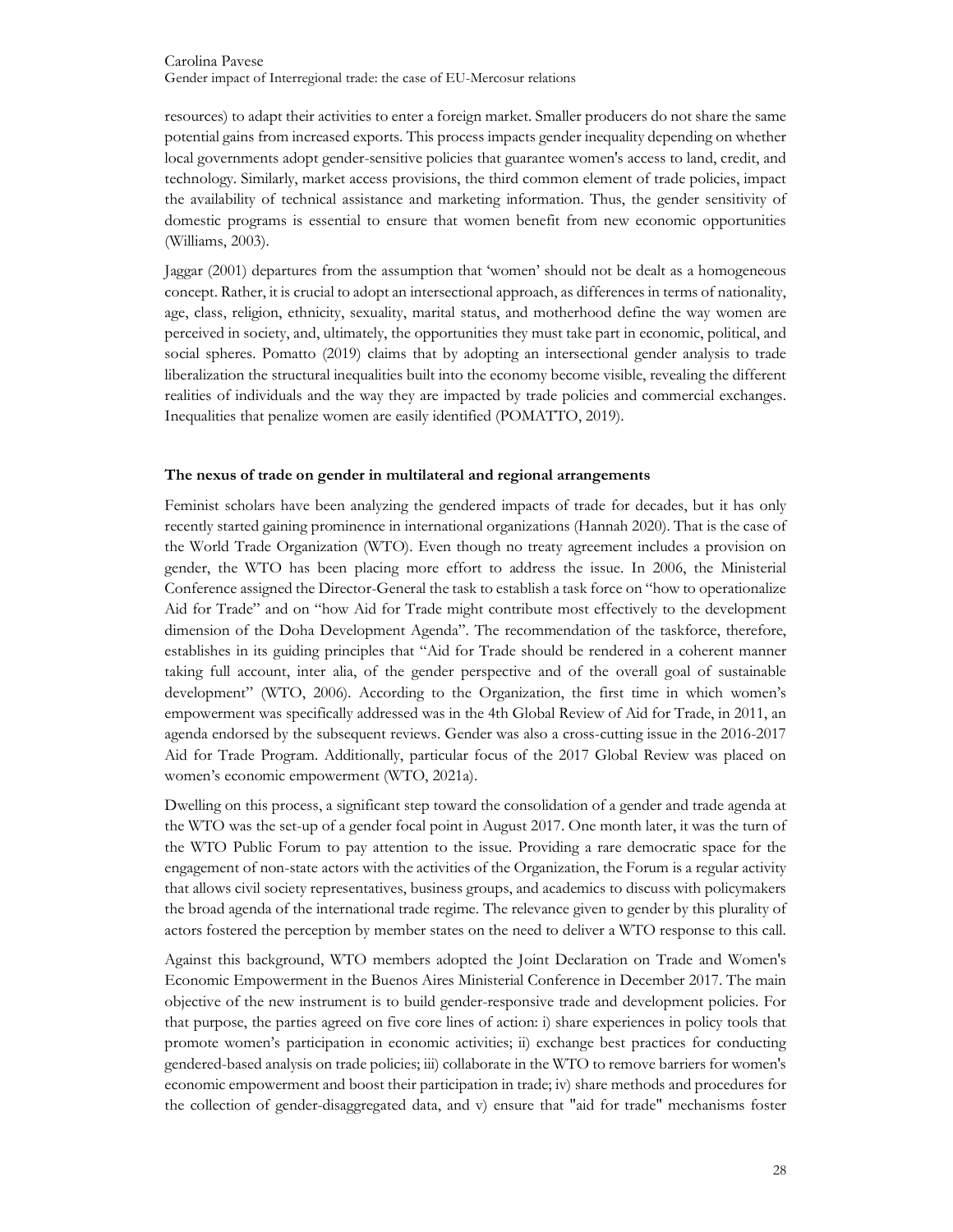gender-responsive trade policies (WTO, 2017). Overall, the Declaration has contributed to debunk any belief that trade and gender were somehow unrelated. It has also helped to define an approach to gender-sensitive trade policies. However, as it does not create legally binding obligations to the parties, it can be perceived as a declaration of "good intention" with limitations implied.

Three years later, the 127 parties to the Buenos Aires Declaration established an Informal Working Group (IWG) on Trade and Gender in September 2020. Set-up by WTO members and observers, the IWG's work plan entails four pillars: i) sharing best practices on removing trade-related barriers and increasing women's participation in trade; ii) understanding what a "gender lens" is and how to apply them to the work of the WTO; iii) reviewing gender-related research by the WTO Secretariat and others on women's economic empowerment, and iv) contributing to the WTO's Aid-for-Trade Work Program (WTO, 2020b).

According to the CSIS (2021), given that the IWG is a plurilateral group with voluntary membership, it can avoid the complex consensus requirement applied to other WTO domains.1 Nevertheless, as IISD (2021) points out, plurilateral processes risk diverting agendas from high-profile areas. There is no clear mandate for the IWG to become a formal multilateral body, yet, in any case, its primary challenge is to promote gender as a transversal issue addressed in all trade-related areas. Fostering exchanges with the researchers with an expertise on topic, in May 2021 the WTO launched the WTO Gender Research Hub. The initiative brings together organizations like Organization for Economic Co-operation and Development, the United Nations Conference on Trade and Development, the International Monetary Fund, the World Bank Group, the International Trade Centre, the United Nations Economic Commission for Latin America and the Caribbean, participants in the WTO Academic Chairs Program, and academics from different institutions and regions (WTO, 2021d).

Also in 2021, in preparation for the 12<sup>th</sup> Ministerial Conference (12MC), the "Friends of Gender" group<sup>2</sup> , drafted the text for the Draft Ministerial Declaration on the Advancement of Gender Equality and Women's Economic Empowerment in Trade. If adopted, as it is expected, the document should reinforce the recognition of the IWG's work but remains an informal body. Unlike the Buenos Aires Declaration, the new instrument would have higher status as a WTO document, as part of the formal outcome of the MC12. Analyzing the content of the text, one of its surprising elements is the emphasis on the impact of COVID-19 on gender equality and the recognition that unpaid care and domestic work exacerbates the obstacles that women must face to best profit from international trade. It encourages the IWG to continue assessing the impact of the pandemic on women's economic empowerment and design measures that would promote inclusive economic recovery.

The document establishes that WTO members agree to: a) continue to review, develop and improve national and/or regional collection of gender-disaggregated data; b) apply research initiatives to inform trade policy instruments and programs to support women's economic empowerment and increase their participation and leadership in international trade to promote gender equality; c) explore and analyze a gender perspective and women's economic empowerment issues in the work of the WTO; and, d) promote and highlight the collaboration on trade and gender between international and regional organizations, and our respective development and other relevant authorities with the aim of mainstreaming a gender equality perspective into Aid for Trade (WTO, 2021c). The

<sup>1</sup> Article IX of the WTO Agreement establishes that 'the WTO shall continue the practice of decision-making by consensus followed under GATT 1947'. In addition, the explanatory note to the Article states that "the body concerned shall be deemed to have decided by consensus on a matter submitted for its consideration, if no member, present at the meeting when the decision is taken, formally objects to the proposed decision" (Ezeani, 2011, p. 3).

<sup>2</sup> The "Friends of Gender" group, comprised of 19 WTO members, four international organizations, and the WTO Secretariat acting in the capacity of the co-conveners of the WTO Informal Working Group on Trade and Gender (IWG). Botswana, El Salvador, and Iceland, coordinated the preparation of the draft text and engaged in the process of seeking member's endorsement for the document (IISD, 2021).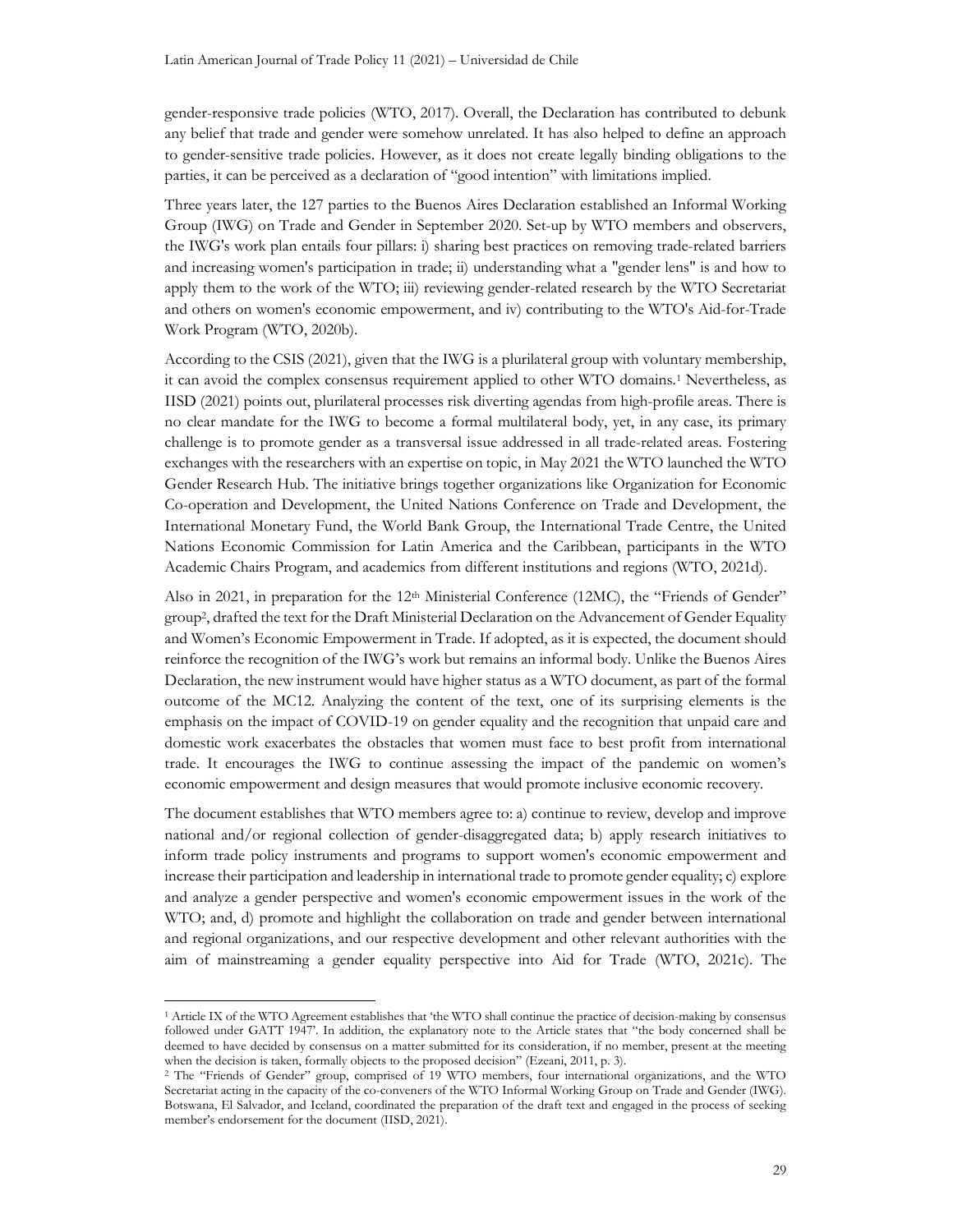Declaration is symbolic and important step in advancing the consolidation of a women and trade agenda within the WTO, but its adoption has been placed on hold. The MC12 was meant to begin in November 2021, in Geneva, but the Conference was suspended due to the latest development of the COVID-19, with no new date announced (WTO, 2021e).

Despite the enthusiasm, these recent initiatives might trigger, informal activities and declarations have limited impact in reshaping multilateral trade practices and principles. Since amendments to existing WTO treaties would require consensus, another possibility would be to include gender provisions in a new agreement. However, considering that negotiations of Doha have been pending since 2001, it seems unlikely that the commitment to gender equality will become legally binding to WTO members soon.

As there is slow and scarce progress in the multilateral arena, free trade agreements (FTA) have become a more effective trade instrument to promote gender equality. That is not a new realization, but gender equality is still gradually emerging as a policy norm in FTAs. According to Archaya (2019), the Treaty on the Functioning of the European Union, which established the European Community, is the first FTA to include gender provision in 1957. Notwithstanding, progress has been slow. As assessed by the WTO (2021f), by December 2020, 83 out of 557 RTAs notified to the WTO had at least one explicit reference to gender. When considering implicit references, the figure increases to 257 agreements. To add a dose of optimism to this grim picture, the number of detailed genderrelated provisions in RTA is on the rise.

Archaya (2019) claims that, overall, individual governments can promote women's economic empowerment through trade in three different ways. Ideally, WTO members can adopt substantive gender-focused measures that prioritize promoting gender equality whistly complying effectively with WTO obligations. Alternatively, they can outsource to fundamental WTO provisions and demand more transparency and access to policymaking, improving access to information so that women can better engage with trade liberalization processes. Least ideally, member states could profit from training and exchanges of best practices by joining WTO's arena for gender debates.

Trading partners have the prerogative to decide whether to include gender-related provisions in their agreements. While many economies seek to negotiate specific clauses of this nature in their RTAs, others simply do not bother. However, a few countries have comprehensively incorporated gender into their agendas. That is the case, for instance, of Canada, Chile, Japan, and the United Kingdom. Even in these cases, yet there is no guarantee of a progressive path. There are examples of backlash, in which countries that used to adopt these provisions have later started excluding gender from their RTAs. Between 2015 and 2020, nearly 25% of global economies reduced the number of genderrelated provisions in their new agreements. Similarly, 13% of countries that had previously incorporated gender provisions opted not to include them in their new arrangements. Finally, 24% maintained the number of references but decreased the qualitative emphasis on the issue (WTO, 2020b).

For those partners that opt to address gender issues in their agreements, there is no pattern to follow. To begin with, they vary in terms of location and structure within the agreement. Mention to gender can be found in the preamble, non-specific articles, specific articles, or even receive the attention of an entire chapter. Gender provisions can also be part of annexes and side documents. Thus, genderrelated provisions are very heterogeneous when compared. This heterogeneity also reflects the scope, degree of commitment, and language (Archaya, 2019).

Although the inclusion of a specific chapter stands out the gender agenda, it is not necessarily the best approach to address the issue. The reasons are twofold. First, these chapters risk not representing binding commitments are they tend not to be subject to a dispute settlement mechanism (similar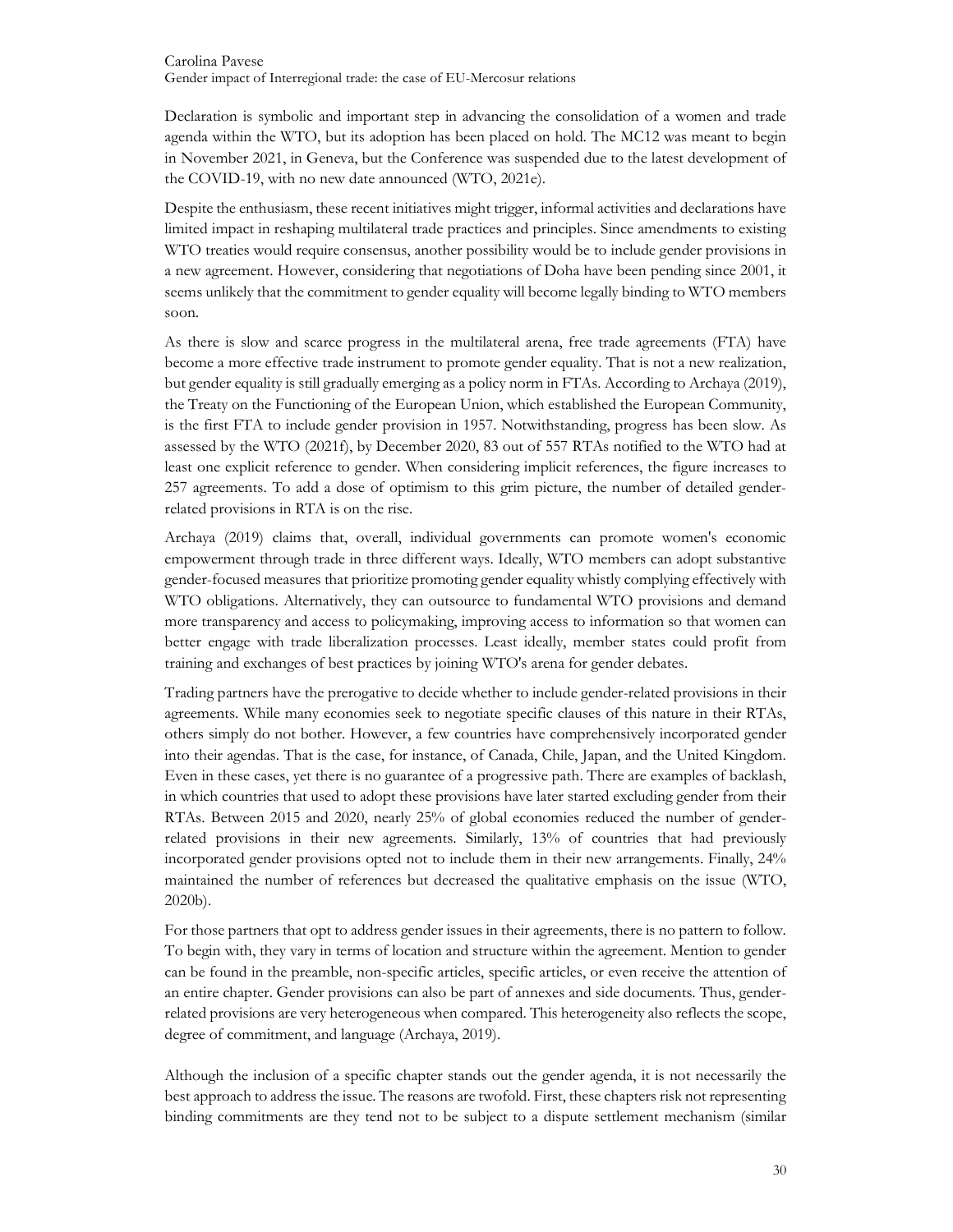criticism applies to sustainable development chapters). The inclusion of explicit gender relations provisions throughout the various parts of the agreement provides more opportunities to ensure compliance, mainly because there are greater chances that they will be subject to dispute settlement mechanisms (WTO, 2020b). In practice, most RTAs seek to promote cooperation by adopting relatively "soft" rules, such as exchanging best practices and information. However, feminist scholars and practitioners have long claimed that these instruments are far from being enough. A gender mainstreaming approach would be a solid perspective to address the issue in its complexity (Pavese, 2021).

Gender mainstreaming emerged from empirical work on development dating to the 1970s. More than two decades later, it entered the jargon of international organizations when the 1995 UN Conference on Women in Beijing globally endorsed this principle (Meyer & Prugl, 1999). Given its multidimensional nature and applicability, gender mainstreaming applies in all political arenas, including those not conventionally considered gender-sensitive areas. Thus, the Beijing Platform for Action (1995) explicitly refers to trade policies as an area of concern for gender mainstreaming. In paragraph 165, the Platform advises governments to "seek to ensure that national policies related to international and regional trade agreements do not harm women's new and traditional economic activities". It recommends the "use gender-impact analyses in the development of macro and microeconomic and social policies to monitor such impact and restructure policies in cases where harmful impact occurs".

Gender mainstreaming emanates from a gender equality stance; thus, it is essentially a contested concept. As Walby (2004) posits:

"one feature that is often included within the definitions of gender mainstreaming is the practice of making visible the way that gender relations are significant in institutional practices where they had previously been seen a marginal or irrelevant to facilitate the implementation of a strategy for both gender equality and the improvement of mainline policy" (p. 3).

Putting forward some recommendations to promote gender mainstreaming in regional trade agreements, Williams (2005) suggests departing from the assumption that gender is a cross-cutting issue. The main strategies to be adopted are the following: a) regional trade agreements should provide an opportunity for the parties to share experiences in integrating gender into different policy areas, as well as promoting a more gender-balanced decision-making process; b) gender impact assessment and strategies should be part to all stages of negotiation and implementation of the agreement; c) development and adoption of a coherent policy and institutional framework for gender mainstreaming; d) prioritization of the collection of sex-disaggregated data; e) support activities of independent women's leadership and professional organizations; f) conduct research on women in small and micro business enterprises; g) improve human resources development of female working force.

The International Trade Center (2020) identifies four blocks to gender mainstreaming in trade agreements. The first two, "lack of awareness" and "insufficient political will", reflect both the misperception of trade as a gender-neutral issue and the low priority given to gender equality by policymakers. Consequently, there is often an "absence of expertise" on gender issues within governmental bodies engaged in trade negotiations. Lack of prioritization and expertise often leads to a "scarcity of gender-disaggregated data", which is crucial to supply information on the potential impacts of an agreement on gender equality.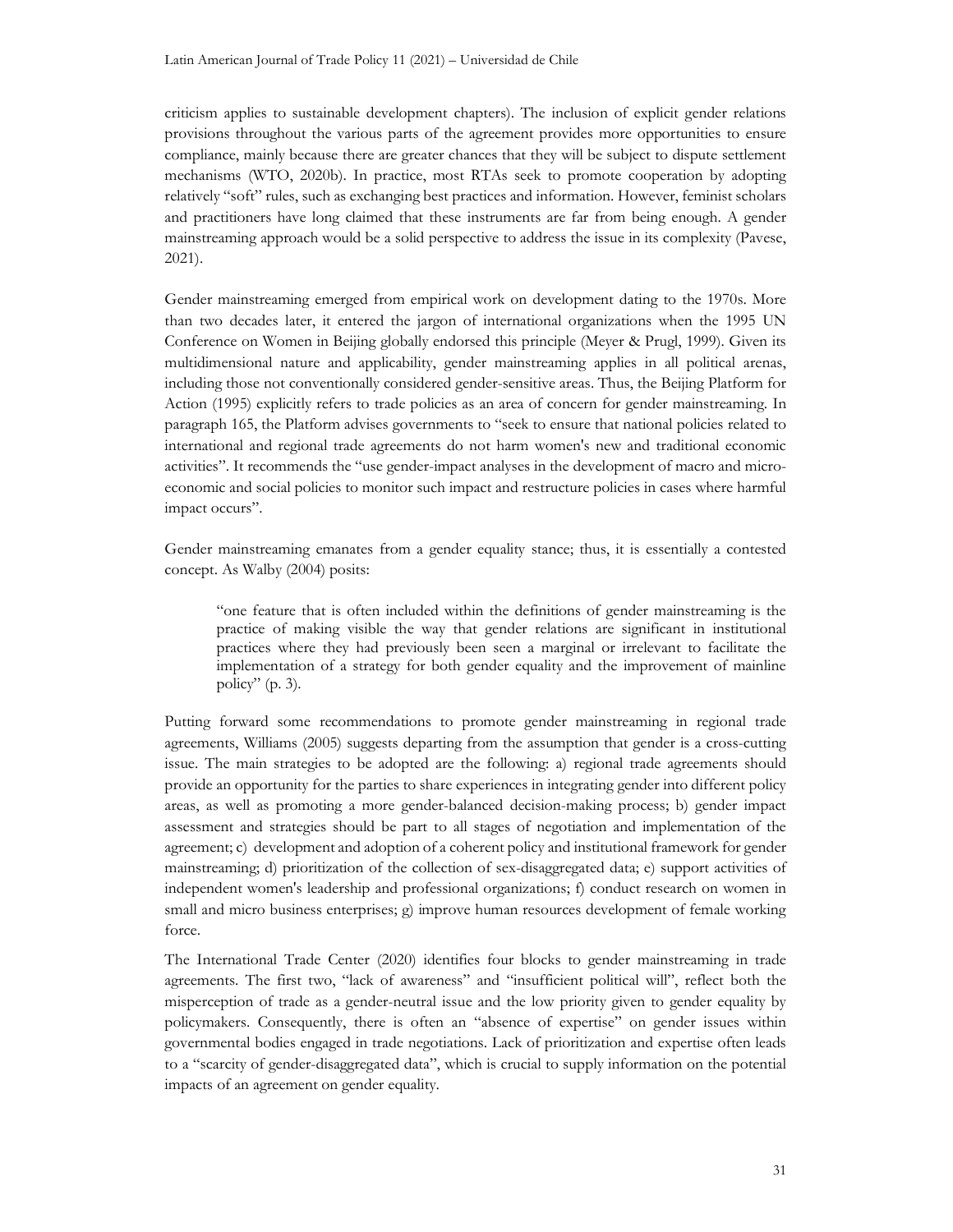The analysis of employment effects is a common approach to deal with the impact of trade liberalization on women's economic empowerment (ECLAC, 2001), thus, next section provides an overall assessment of female participation in the European Union and the Mercosur labor market.

# Gender Inequality in the EU and Mercosur

Considering general inequality, Europe and Latin America stand at different sides. While European countries are among the least unequal (but far from meeting equality standards), Latin America is one of the worst globally wealth and income distribution societies.

Within both regions, however, there are national discrepancies. Assessing the GINI index for measuring inequality, the EU27 scores an average of 30.2 points (zero represents full equality) in 2019. The three member-states with the best performance were Slovakia (22.8), Slovenia (23.9), and Czech Republic (24) – interestingly, not the wealthiest economies in the bloc. At the bottom of the equality ranking feature Bulgaria (40.8), Lithuania (35.4), and Latvia (35.2) (EUROSTAT, 2021). In comparison, three members of Mercosur have a coefficient around 40, respectively, Uruguay (39.7), Argentina (42.9), and Paraguay (45.7). Brazil, the largest economy in the region, has the most significant inequality, scoring 53.4 points in 2019 (World Bank, 2021).

These pictures reflect on the specific case of gender inequality. To assess the issue, the World Economic Forum publishes the Global Gender Gap Report annually. The latest version analyzes gender inequality across 156 countries, comparing several variables (from education to economic empowerment, from access to health to political participation). The results reveal a direct correlation of the overall inequality (GINI) on gender. Since 2006, Western Europe has been the best parity track (77.6%) and has made the most significant progress when comparing 2020 to 2021, but it will still take 52.1 years to close its gender gaps. Correspondingly, Latin America and Eastern Europe recorded a similar pattern, with 71.2% and 71.1% parity.

Analyzing individual countries, the heterogeneity of gender equality in the European Union is apparent. Five member-states appear in the Top 20 narrower gender gap terms of economic participation, namely Latvia (8<sup>th</sup>), Sweden (11<sup>th</sup>), Lithuania (12<sup>th</sup>), Finland (13<sup>th</sup>), and Slovenia (15<sup>th</sup>). However, other states appear to be in a different trajectory. That is the case of Italy  $(114<sup>th</sup>$  position), Malta (94<sup>th</sup>), Czech Republic (91<sup>st</sup>), and Croatia (87<sup>th</sup>), for example.

In the case of Mercosur, Argentina performed significantly better in the overall rank than the three other countries, occupying the 35th global position out of 156 countries surveyed. Uruguay and Paraguay are in 85<sup>th</sup> and 86<sup>th</sup> place, respectively, whereas Brazil is in the 95<sup>th</sup> position. The picture is no better in terms of economic participation and opportunity, an indicator that considers labor force participation, wage equality, and type of work activity. Uruguay (76) had the best performance, followed by Paraguay (86) and Brazil (89), with Argentina recording a meager score, ranking 103rd place. Overall, economic participation and political empowerment are the two indicators in which Mercosur countries perform the worst (World Economic Forum, 2021).

Economic empowerment is directly related to participation in the job market. Employment rates are systematically higher for men than women. In the EU, 67.3% of women participated in the job market, compared to 79% of men, in 2019 (European Commission, 2021). The situation is worse in the Mercosur, where the employment rate was 53.3% for women and 76.55% for men, on average, in 2017 (ILO, 2017).

These data reveal solid economic inequality in the two regions, consequently placing women in a more vulnerable position regarding shifts in economic and trade policies and landscape. Since their employment rate is significantly lower than men's, women are less represented in export sector. The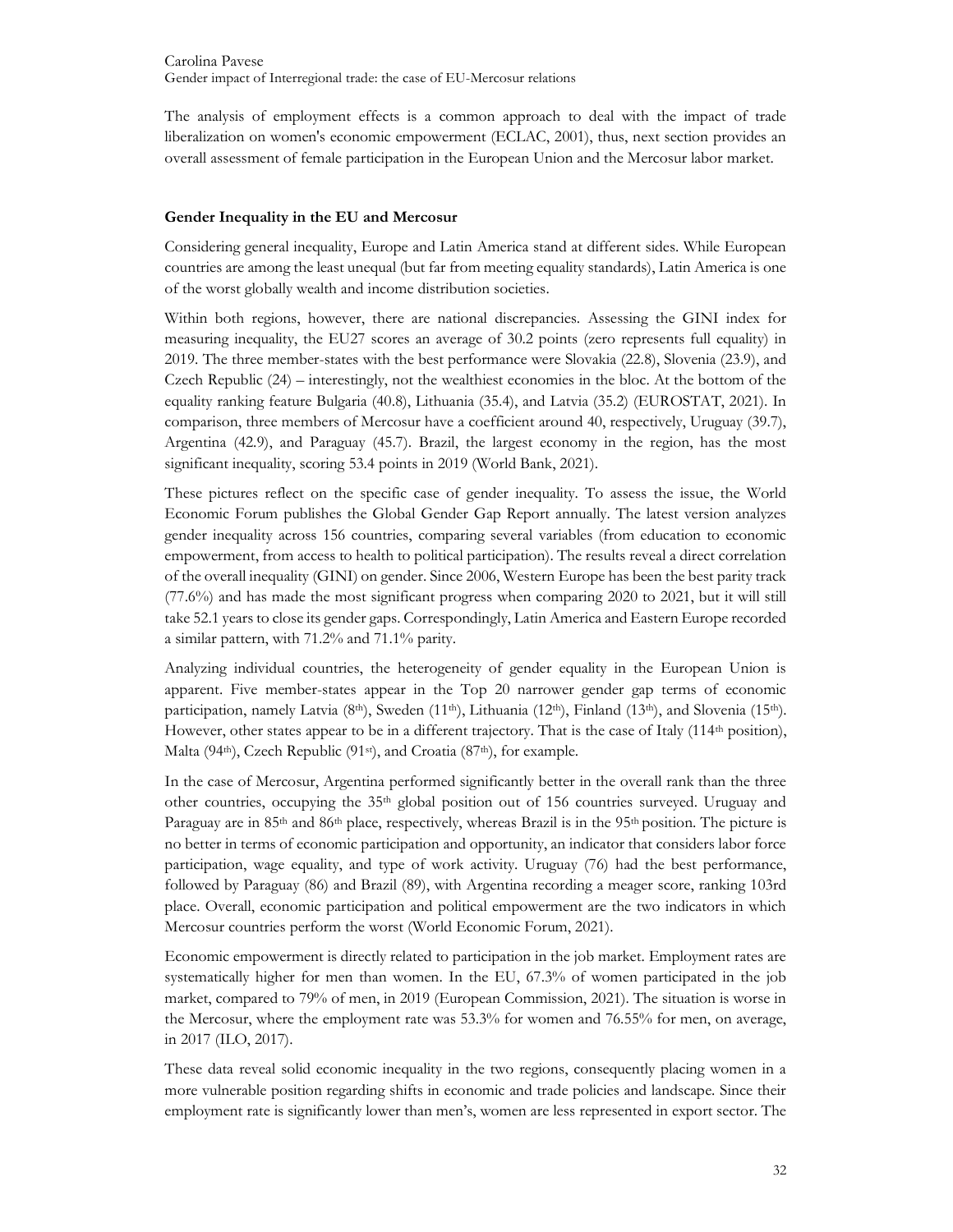average share of female employment in export activities is 12.9 per cent for Mercosur (against 17.1 for men), in 2018 (ECLAC, 2021). Meanwhile, in 2014, women made up 37% of EU employment supported by EU exports (European Commission, 2021).

 Given that the impact of the new EU-Mercosur Association Agreement varies according to the sector and considering that women participate in different economic activities unevenly, it is essential to understand the distribution of economic activities across the blocs, to identify the possible effects of the agreement on gender inequality. According to the World Bank (2021), services is the sector that corresponds to the largest share of the GDP in both blocs, followed by industry, and agriculture, forestry, and fishing (figure 1).



Figure 1: Economic Sector - 2020 (% of GDP- value added)

As demonstrated, the most significant discrepancy is on the importance of agriculture for the blocs. Whereas Mercosur is responsible for 8.18% of the total GDP, this activity accounts for only 1.7% of the EU's economy. Considering that women and men take part in these different activities unevenly, the next step to assess the potential impact of trade liberalization on women's economic empowerment is to answer the question, "where are the women?". The answer is: essentially in the service sector, as the graph below reveals (figure 2).



Figure 2: Female employment by sector (2019)

Source: World Bank (2021)

Source: Pavesse (2021)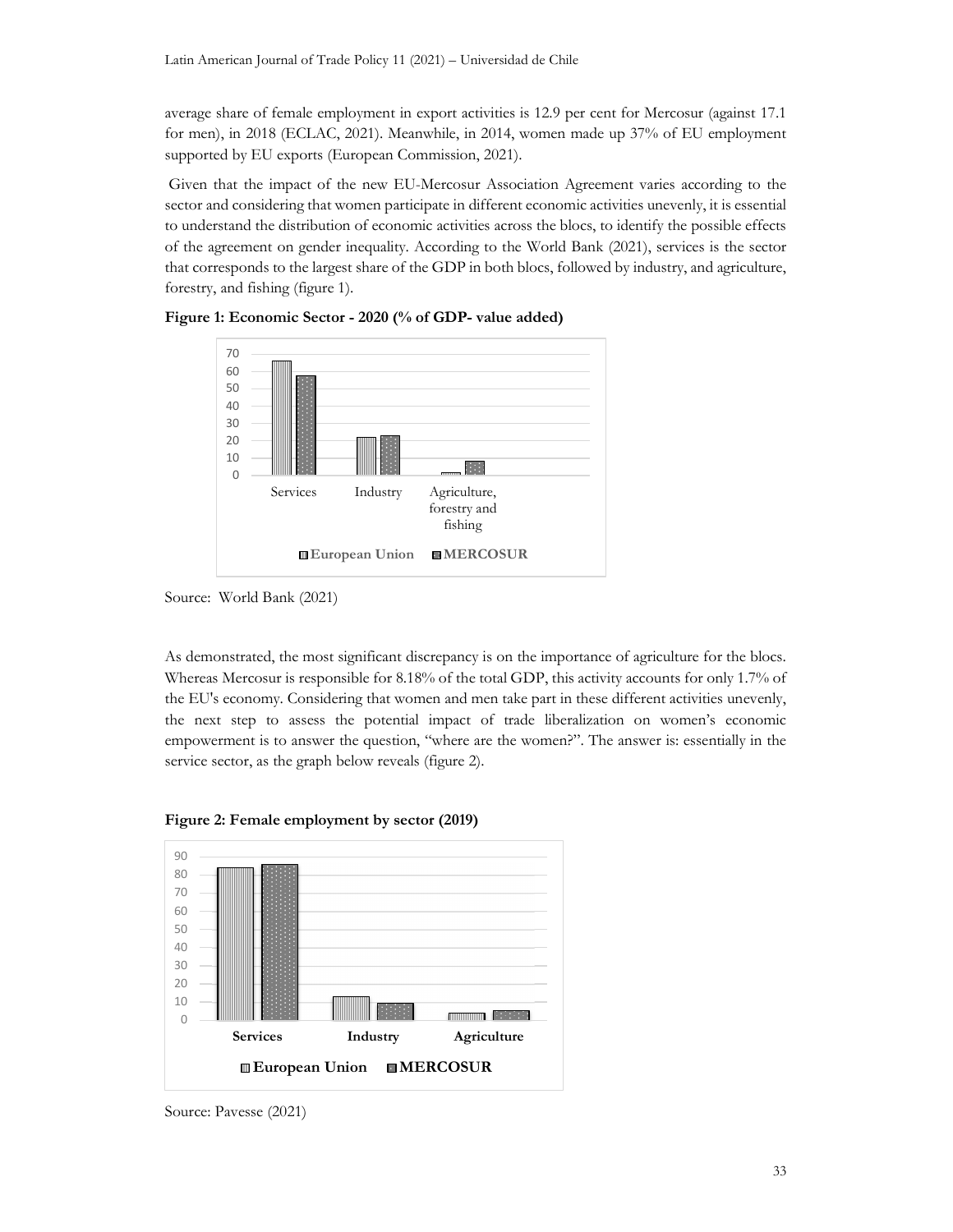As shown, as far as employment is concerned, women from Mercosur and the EU are mainly engaged in service-related activities. Whereas female occupation is higher in the European industrial labor market than in Mercosur's, agriculture is the opposite. The sexual division of labor is a reality in both regions. Women participate significantly more in the care economy than men. According to ECLAC (2020), by 2018, 28.6% of women employed in Latin America were in the care economy. Overall, 11.2% of female employment was concentrated on paid care work in the education, health, and social services sector. Almost the same share (11.1) of women employed were performing domestic work in private households. Whereas 1.5 per cent were paid care workers in other sectors and 4.9 persons were engaging in non-care duties in the education, social assistance, and health sectors. The scenario is not different in the EU, where 30% of women employed working in education, health, or social work (against 8% of men). Conversely, only 7% of female labor force was allocated in science, technology, and mathematics (compared to 33% of men), in 2017 (EIGE 2021).

It is essential to acknowledge, however, that the statistics provided exclude informal participation in these sectors. Women are more prone than men to participate in informal activities, facing poorer working conditions and being more vulnerable to crisis. These considerations lead to the question: have the EU and Mercosur been blind to the possible effects of their interregional trade agreement in inequality? The following section presents an overall analysis of the draft text of the new EU-Mercosur Association Agreement.

# The long road to the EU- Mercosur Association Agreement

EU-Mercosur relations date back to 1995 when the parties celebrated an Interregional Framework Agreement for Cooperation, which still provides the legal basis for their relationship. Yet, from the outset, the partners had more ambitious plans. That same year, the parties decided to promote a new interregional agreement on trade liberalization for all sectors.

After 13 Bi-regional Negotiations Committee (BNC) meetings, talks came to a halt in 2004. Five years later, negotiations were officially launched but frozen before the conclusion. One of the reasons that account for this interruption was the discrepancies regarding the exchange of offers. Mercosur had clearly expressed its dissatisfaction with the EU's tariff reduction proposals for agricultural goods. The Europeans did not feel contemplated by concessions on services and public procurement that Mercosur was placing on the table. Beyond technical aspects, there were also endogenous and exogenous factors that negatively impacted the interregional negotiations.

From the EU's perspective, the bloc was conditioning the negotiation to the conclusion of the WTO's Doha Round. Additionally, the unsuccessful progress in creating the Free Trade Area of the Americas (FTAA) was one less exogenous factor to pressure Europe in securing preferential market access in South America. Other important factors were the international financial crisis of 2008 and the EU enlargement process to Central and Eastern Europe (Arana, 2017). At the same time, the increasing competition with China for market access in Latin America mobilized greater domestic interest in the EU to reopen negotiations with Mercosur (Sanahuja & Rodriguez, 2019).

Meanwhile, Mercosur's countries were enduring a deteriorating economic situation and facing domestic political instability on the other side of the Atlantic. Consequently, regional integration was no longer a priority. On the contrary, the left-wing governments that took up power in the regions revisited the uneven terms of their asymmetrical power relations with Europe, and they were not interested in reaching an agreement with the EU at all costs (Doctor, 2007). However, not everything was lost.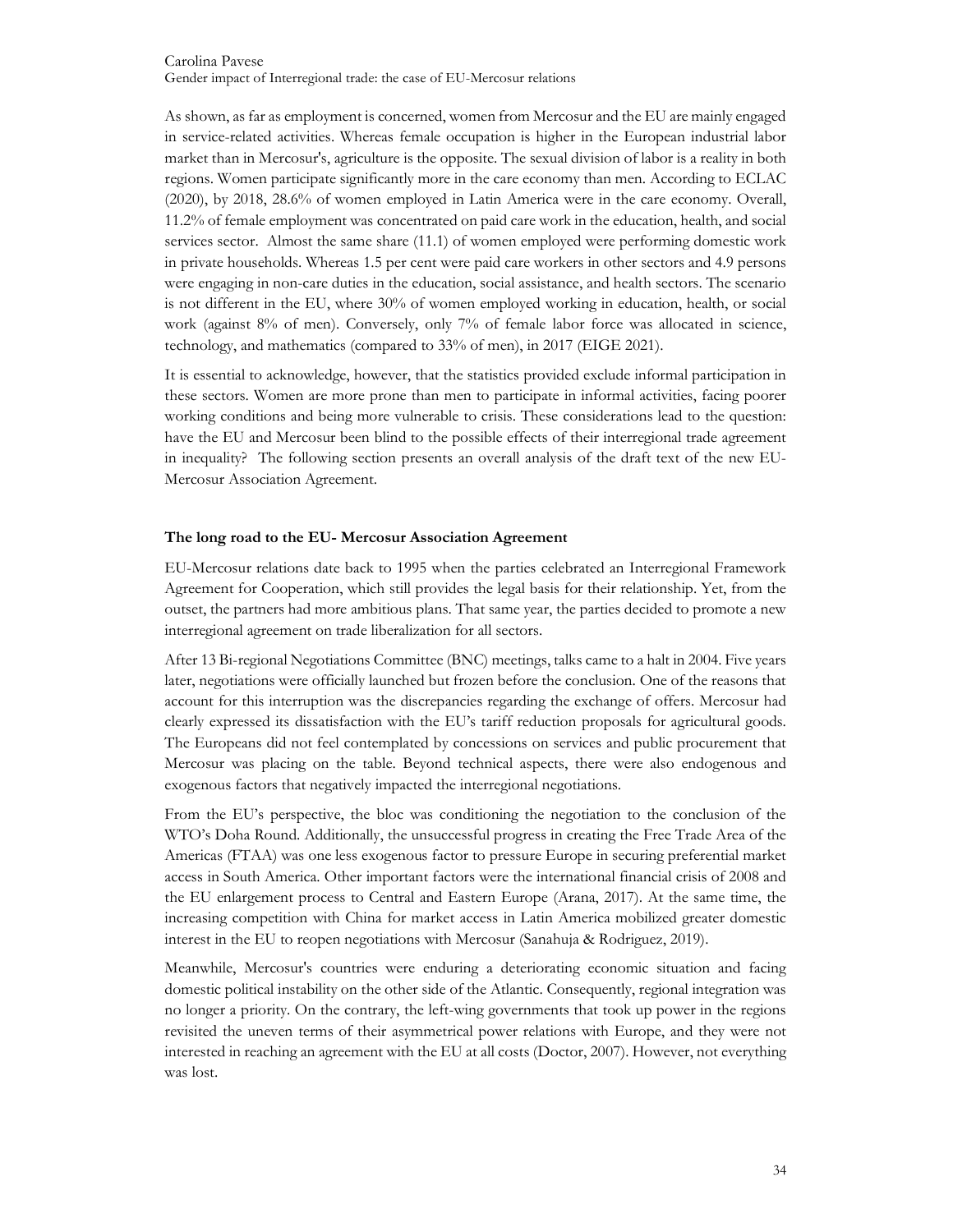During the Madrid Summit in 2010, the parties relaunched the discussions of an "Association Agreement". The new deal would encompass three chapters (or pillars): political dialogue, cooperation, and trade. This time, the parties opted to first agree on more consensual topics. This strategy proved easier to reach progress. By 2016, there was a significant change in the political landscape of Mercosur. A controversial impeachment removed Brazil's first female president from power, and Argentina elected a neoliberal government. With the two largest economies from the bloc shifting towards right-wing presidencies, the approach to interregional negotiations was to close a deal at all costs. The argument was that a free trade agreement with the EU would decrease their interdependence with China.

 With this green light, exchanges of offers began in May 2016. Three years later, the EU and Mercosur announced the trade part of the agreement in June 2019 (Ghiotto & Echaide, 2019). It took one more year for the conclusion of the remaining elements of the deal, namely, the Political Dialogue and Cooperation pillars, Preamble, and the General, Institutional and Final Provisions of the EU-Mercosur Association Agreement (EEAS, 2020). The agreement's entry into force depends on an extensive and controversial ratification process that engages member states from both regions.

#### The Agreement: A snapshot

Before discussing the main content of the AA, it is essential to consider that a defining characteristic of the EU - Mercosur bilateral relations is the asymmetry of their interdependence. The EU is Mercosur's second-leading trade partner (after China), accounting for 18.2% of its global commerce in 2020. Mercosur ranked as Europe's eleventh trade partner in the same year, corresponding to 1.9% of the extra-EU trade. Most exports from the EU to Mercosur were in the machinery and transport equipment, chemicals, and manufactured goods sectors. While for the EU, the most featured sectors in imports from Mercosur were food and live animals, raw materials, and mineral fuels and lubricants were the most-featured sectors in EU imports from Mercosur (DG Trade, 2020).

The draft text of the EU-Mercosur Association Agreement has not been made public in full. The only part officially available by the European Commission is the trade chapter. Overcoming this lack of transparency, Greenpeace leaked the full text online in 2019, while the agreement was still under negotiations behind closed doors. At least in that accessible draft version, the political and cooperation chapter is divided into 49 articles. Then, the parties agree to establish a political agenda for dialogue, promote interregional collaboration in areas of shared interest, adopt joint initiatives and seek alignment in the international fora. Political cooperation encompasses 19 topics, comprising, for example, the strengthening of democracy and the rule of law, disarmament, and non-proliferation of weapons of mass destruction, promotion of human rights and sustainable development, peace, stability, and security, and gender equality (Greenpeace, 2019).

The trade pillar was the only part of the agreement that the European Commission granted access to civil society. Its 17 chapters cover various issues, including trade in goods, sanitary and phytosanitary measures, services and establishment, public procurement, competition, subsidies, state-owned enterprises, intellectual property rights, including geographical indications, and sustainable development, to name some.

The agreement places a strong emphasis on trade liberalization in goods. It foresees the adoption of a 10-year transitional period in which the EU should progressively open 92% of its markets for Mercosur and, in counterpart, would enjoy the liberalization on 91% of its exports to the South American bloc. The EU also is committed to liberalizing 82% of agriculture imports, with specific conditions attached to most sensitive products. Partial liberalization mechanisms, including tariffrate quota, apply to protect beef, poultry, ethanol, pig meat, corn, honey, and rice. In exchange, the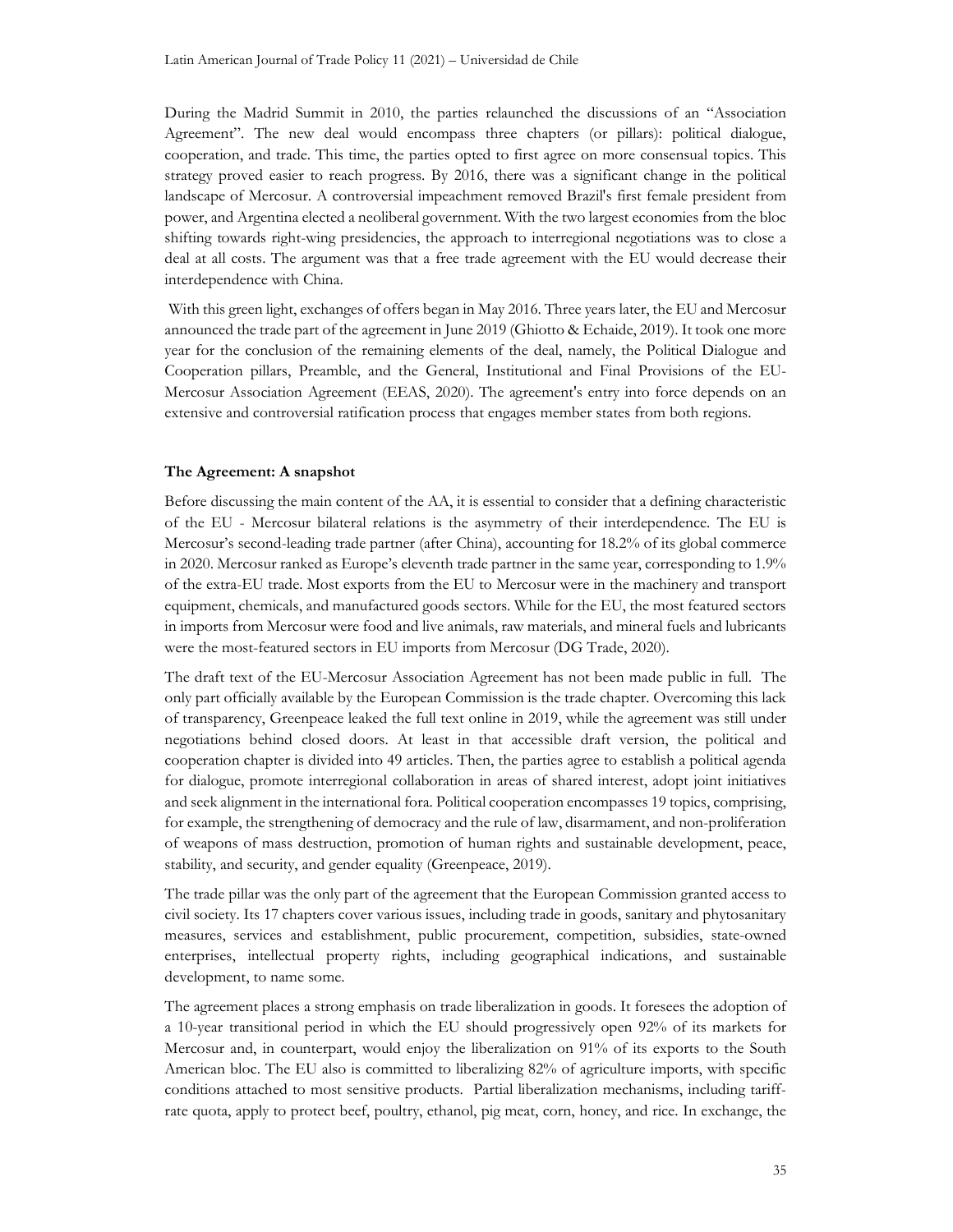EU will enjoy complimentary access to wine and non-alcoholic beverages, chocolates, olive oil, pig meat, and fresh and canned fruits. Reciprocal tariff-quotas should apply to cheese, milk powder, and baby formula.

Regarding industrial goods, the EU will eliminate duties on 100% of imports. In contrast, Mercosur is granting fewer concessions, as the bloc should wave tariffs on 90% of products coming from Europe over ten years. Nevertheless, of strategic importance, the EU will be granted relevant access to sensitive manufactured goods, including cars and parts, machinery, and chemicals, although special conditions apply.

The parties commit to eliminating "unnecessary" discretionary obstacles to services exports. That should facilitate the operation of EU firms in Mercosur in financial services, transport, communication, financial services, e-commerce, postal and courier services, and maritime activities. Of equal importance to European businesses, Mercosur agreed to liberalize the participation of foreign companies in public procurement. The concession is a novelty for Mercosur, as the right to bid in public contracts has never been granted to international markets before. Another important issue addressed is labor mobility, with provisions facilitating the movement of professionals "for business purposes" (DG Trade, 2019a).

The agreement was widely criticized for its lack of transparency and raised great concern over its potential negative social and environmental impact. In response to public pressure, negotiators later included a specific chapter in the trade pillar of the association agreement named "Trade and Sustainable Development (TSD)". Chapter 14 then sets up social and environmental provisions distributed across 18 articles.

Regarding social and labor rights, the parties agree to observe their domestic legislation and constitutions. The parties reiterate the interest in promoting decent working conditions (including health and safety regulations, fair earning, regulated working hours, and other relevant working conditions). They also reinforce the commitment to conventions and different rules adopted by the International Labor Organization (ILO), including abolishing forced labor, child labor, and discrimination.

There is a similar approach to environmental concerns. The EU and Mercosur recall their commitments to multilateral environmental agreements (MEAs), protocols, and amendments, including the Paris Agreement. Specific articles cover climate change, biodiversity, fisheries and aquaculture, sustainable management of forests, investment-related initiatives addressing sustainable development, and supply chain management.

Article 14 establishes the creation of a sub-committee on trade and sustainable development and contact points. Additionally, The TSD Chapter is subject to a specific dispute settlement than applied to all other parts of the agreement. The process to overcome disputes relating to the TSD entails two steps. First, there is an informal consultation with governments regarding non-compliance. If the situation remains open, an independent panel of experts can scrutinize the issue and make recommendations. The reports from the panel should be available to the public (DG Trade, 2019b). Notably, there is no binding, independent dispute resolution mechanism in the agreement regarding sustainability issues. The absence of provision allowing the civil society to act against the potential violation of sustainability standards, eventually using the dispute settlement mechanism created, is equally concerning.

Overall, considering the broad scope of the agreement and the poor emphasis on addressing sustainable development, the next session analyses how – and if- the agreement text has approached gender issues.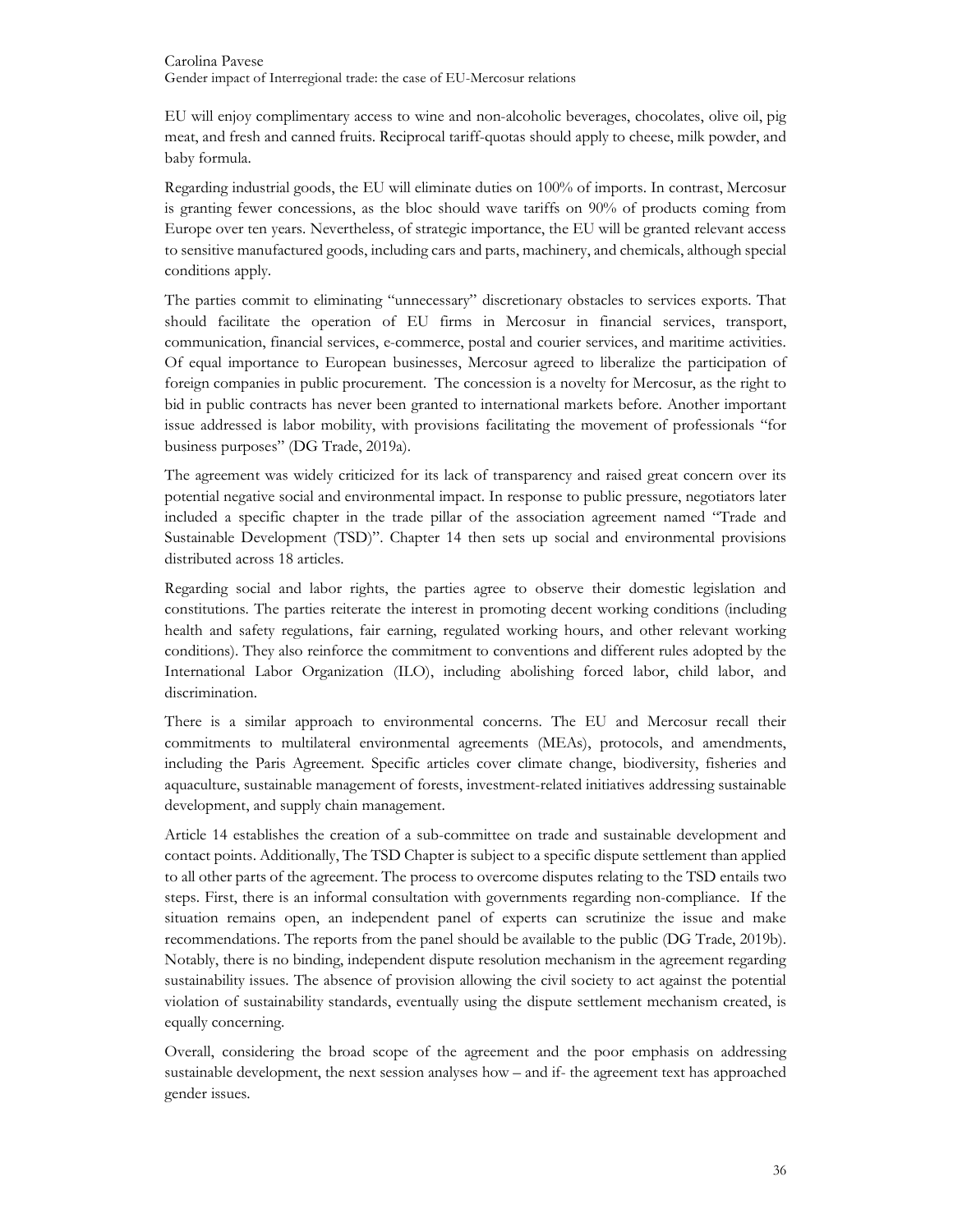#### Gender and the Sustainability Impact Assessment (SIA)

Since the mid-2000s, the EU has periodically produced Sustainable Impact Assessment (SIA) on the potential economic, social, human rights, and environmental impact. The latest version of the report, published in 2020, provides relevant information to consider the likely effects of the Association Agreement on the partners' economy and gender equality. Unfortunately, Mercosur did not adopt the same practice.

According to the report (European Commission, 2020), Mercosur is more likely to benefit from an RTA with the European Market than vice-versa. The EU's GDP might increase only 0.1% in a conservative scenario, and Mercosur is no more than 0.3% by 2032. This trade liberalization should impact women and men differently through three main mechanisms: i) impacts of trade in goods on employment, ii) effects of economic growth on mortality, and iii) effects of investments and trade in goods on education. The 2020 SIA concludes that:

Concerning gender issues, women can potentially benefit from the AA. However, as women are underrepresented in tradeable sectors and increases in agricultural and industrial exports may result in technical upgrading, women should profit from employment and income gains less so than men. Given that women's labor market participation is lower than men's, they are more likely to participate in vulnerable employment and are less likely to reap the financial benefits of any sectoral trade increases. However, opportunities exist—particularly in education (European Commission, 2020, p. 173).

The report calls for "the recognition that there is a latent risk that the agreement in some respects will accentuate inequalities in the Mercosur countries, especially affecting women who work in the agricultural sector or are in conditions of greater informality or with lower income" (European Commission, 2020). The analysis on how the agreement text accounts for gender inequality allows understanding whether the parties have taken the report's recommendations into account.

#### Gender Mainstreaming in the EU Mercosur Agreement

Overall, gender is not a central component of the agreement but is minimally addressed (see Annex I). In the Political Dialogue section, the parties endorse the objective to jointly promote "gender equality, respect for the rights of all women and girls, with an emphasis on the gender perspective, and to address discrimination and violence based on sexual orientation, following the internal legislation of each country". That is the sole mention of gender in the first pillar of the agreement.

The Cooperation pillar evokes gender on more occasions. The section "Cooperation on democratic principles, human rights, the rule of law and international peace and security" dedicates one item to "gender equality, peace, and security" that unfolds into five main goals: i) promote greater participation by women in politics, education, and the labor market; ii) eliminate all forms of violence and strengthen women's rights; iii) support the development and implementation of the national plans provided for by Security Council Resolution 1325; iv) promote effective gender mainstreaming; and v) collaborate with relevant UN bodies and other international organization. There is direct mention of gender equality, empowerment, or women's protection in the articles that address cooperation in areas like migration, combat to organized crimes, labor and employment, education, industry and business, and sustainable development (Greenpeace, 2019). The inclusion of gender across different areas cannot be disregarded, but the enthusiasm requires caution. Neither one of the two pillars establish instruments and strategies to promote the objectives outlined to advance women's rights effectively. Furthermore, there is no mention of eventually existing bi-regional arrangements on this agenda that could be applied to cover the gap left by the agreement.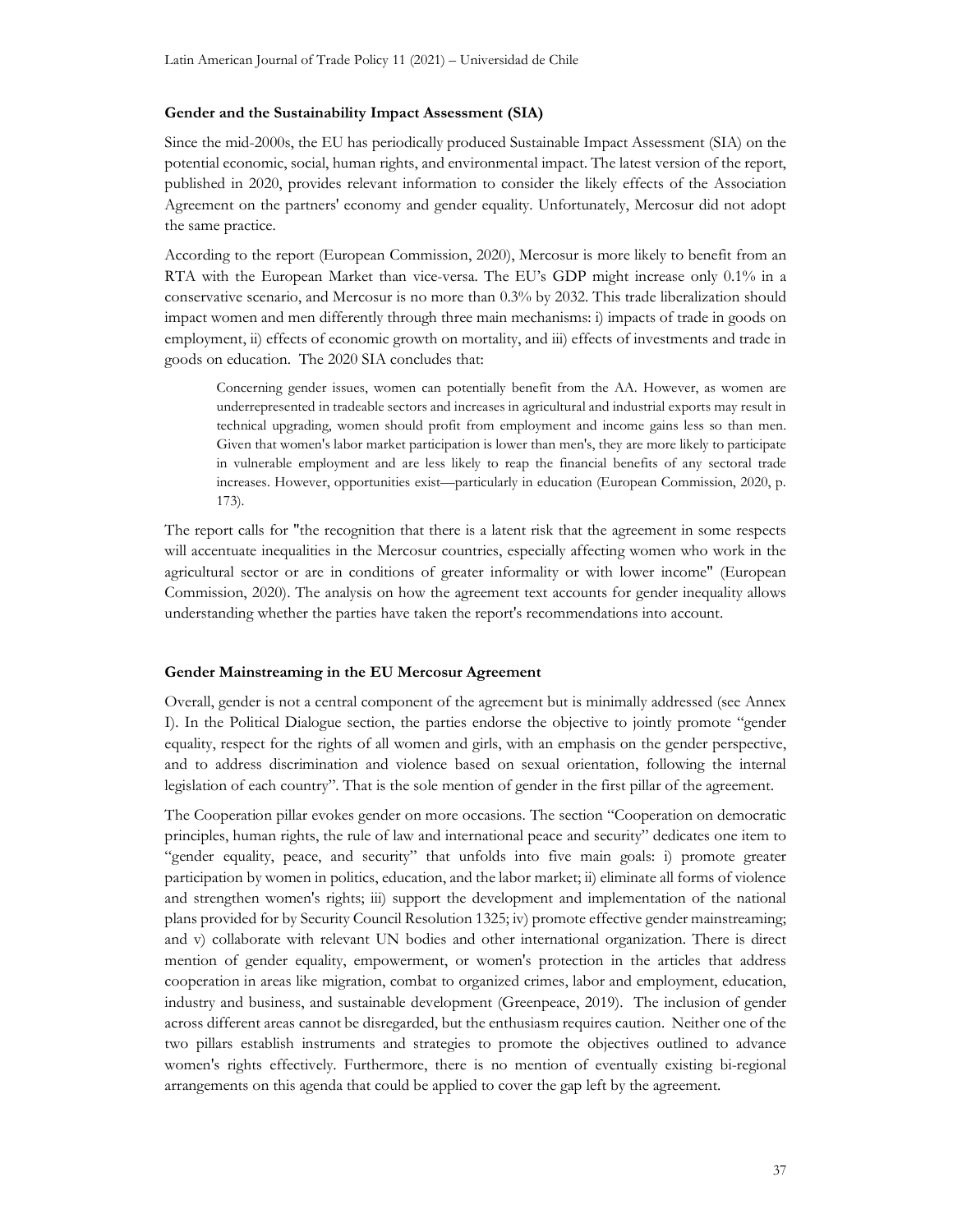While some provisions responding to gender issues in the cooperation and the political dialogue pillars are linked to economic empowerment, it is paramount to incorporate these provisions in the trade chapter of the agreement. However, the Association agreement fails to account for its effects on gender in its current structure comprehensively. The trade pillar makes only two explicit mentions of gender, both in the Trade and Development chapter. In Article 4 (Multilateral Labor Standards and Agreements), the parties agree to develop international trade to promote decent work for all, including women and young people. Whereas Article 13 signals that the parties will seek the interrelationship between skills development and gender equality (DG Trade, 2019a). Again, no detail is provided.

Considering the recommendations of the literature on how to approach gender inequality in regional trade agreements, the agreement is flawed in many aspects. First and foremost, it does not adopt a comprehensive institutional framework for gender mainstreaming. Yet, it violates EU internal norms and recommendations that address gender mainstreaming in trade agreements. The European Parliament resolution of 13 March 2018 on gender equality in EU trade agreements (2017/2015(INI)), for instance, makes a clear case for mainstreaming:

[The EP] calls on the Commission and the Council to conduct trade negotiations transparently, to respect fully the best practices established in other negotiations and to ensure that, at all stages of negotiations, Parliament is kept informed in a timely and regular manner; calls for negotiating teams to be gender balanced in order that they are fully able to take into account all gender aspects of trade agreements; calls on the EU and the Member States to ensure inclusive participation in trade consultations, both at EU and WTO level, including for women's rights organizations, trade unions, businesses, civil society and development organizations, and to increase transparency for European citizens putting forward initiatives and publishing information relevant to the negotiations (European Parliament, 2018, paragraph 40).

Having neglected these recommendations, there are no effective measures to promote gender equality in the EU-Mercosur agreement. It does not mention a gender-balanced decision-making process or civil society organizations led by women in implementing and monitoring the deal. Acknowledging the correlation between trade liberalization and gender is not enough. However, as Hoffmann (2014) argues, neither one of the parties positioned itself as an "exporter of gender mainstreaming, and other (economic) interests prevail over gender. The interregional level, so far, does not constitute a central level of diffusion and spread of gender norms" (p. 134). Despite the constatation that the accord carries potential impact to widen gender economic inequality both regions, it does not provide and guidelines or measures to avoid this effect.

#### Mind the Gap: The way forward

Considering that the agreement is still pending ratification, it can be still modified. The inclusion of new provisions on gender or even a gender equality chapter would be ideal but less likely to happen. Bringing the text back to the negotiation table would open a "pandora box", as it would give the opportunity to the parties to request the changes and amendments in controversial issues. An alternative could be the inclusion of annexes to the agreement or the adoption of other interregional instruments that would address. Despite limitations presented by an awakening at the late stage, an eventual prioritization of a gender agenda should adopt a gender mainstreaming approach. Recalling the recommendations of Williams (2005) for that process, we can conclude that some opportunities have been missed in terms of promoting a gender balanced decision-making process and including gender as a cross-cutting issue discussed in all areas. Yet, some measures can be still adopted to ensure a gender mainstreaming, namely: preparation of an impact assessment to guide the implementation of the agreement; development and adoption of a coherent policy and institutional framework for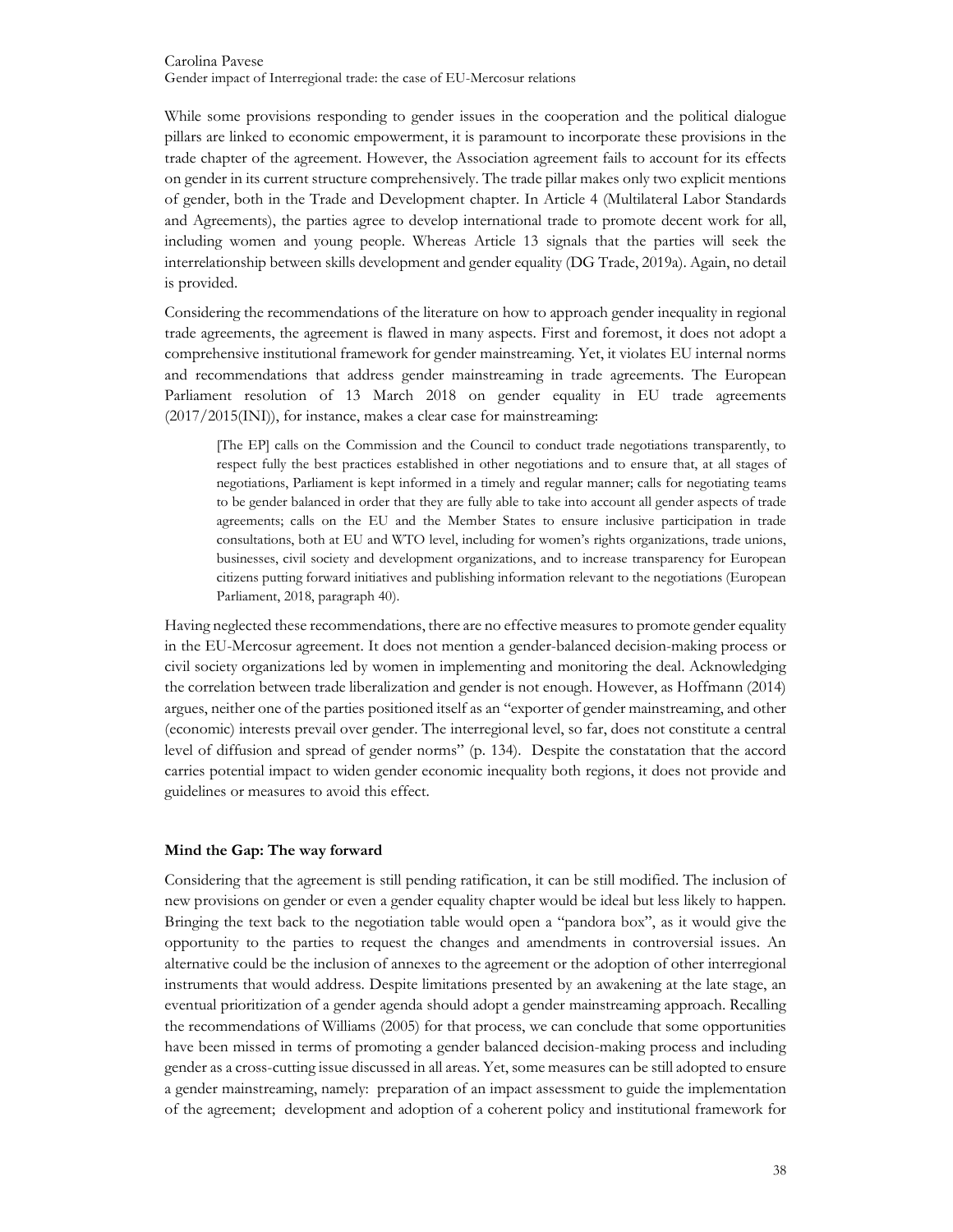gender mainstreaming; prioritization of the collection of sex-disaggregated data; support activities of independent women's leadership and professional organizations; conduct research on women in small and micro business enterprises; and improve human resources development of female working force.

Insightful strategies on how to cover gender equality in RTAs can be drawn from other agreements in which Mercosur and the EU are parties. As previously discussed, one the flaws of the negotiation process are the poor emphasis on impact assessment, specially when gender is concerned. The studies conducted by the EU paid minor attention to the impact of the new Association agreement on women; Mercosur did not even produce such analysis. Assessing the scope and the size of the issue is fundamental for gender mainstreaming. A significant more robust approach to gender evaluation in trade agreements has been systematically adopted by Canada as part of its trade policy. Launched in 2018, the negotiations of free trade agreement with Mercosur have been subjected to a Gender Based Analysis plus (GBA+) from early stage. The first round developed qualitative and quantitative chapter-by-chapter GBA+ of the possible FTA. As a demonstration of accountability and transparency, the Canadian government decided to publish a summary of the report "in order to seek stakeholder feedback on the differentiated effects of anticipated provisions on men and women in Canada, and on any other intersecting identity where possible, with SMEs and Indigenous peoples as priority considerations" (Government of Canada, 2021, p. 4).

 The Canadian approach to GBA+ provides a strong case for the need of a gender impact assessment conducted throughout the whole negotiation process. Even if the EU-Mercosur have already concluded the draft text of their agreement, they can (and should) still produce solid analysis of the implications of their AA on women. Additionally, the intersectional approach adopted by Canada is particularly relevant to Mercosur. As mentioned in the outset of this article, and according to Jaggar (2001), women should be not considered a homogeneous group. Thus, intersectional approach allows identifying that economic empowerment of different women should be understood in terms of their relationship with local, national, and global contexts (Jaggar, 2001).

Another interesting case is the modernization of the trade part of the 2002 EU-Chile Agreement, under negotiation since 2017. One of its highlights is the proposal of draft provisions on trade and gender equality. The ten-page long document includes several articles, establishing that "the Parties shall carry out cooperation activities designed to improve the capacity and conditions for women, including workers, businesswomen and entrepreneurs, to access and fully benefit from the opportunities created by the Agreement". The inclusive participation of women in the outlined activities appears as an imperative across the document. To assist this agenda, it proposes the creation of a Sub-committee on Trade and Gender. Its main responsibilities include the promotion of cooperation on capacity building on gender issues among trade officials, sharing best practices, producing gender-based analysis, or assessing the impact of gender-responsive policies or of the actions, ensuring appropriate interaction with civil society. Other institutional arrangements include government consultation, review measures and a panel of experts for consultations (DG TRADE, 2021). Following this example, The EU and Mercosur could consider setting up an interregional trade and gender committee, that would perform functions related to accountability, transparency, advisory, coordination and facilitation of cooperation on joint gender equality strategies that could be incorporated into their framework cooperation.

In the absence of gender related provisions in the agreement, the parties could incorporate gender equality measures to their national trade policies and domestic implementation instruments for the Agreement. As feminist scholars claim and the data reveal, women participate in a more precarious condition in the job market of both regions. Consequently, they are more likely to endure the negative impact of changes in employment patterns. In this context, domestic measures adopted to limit the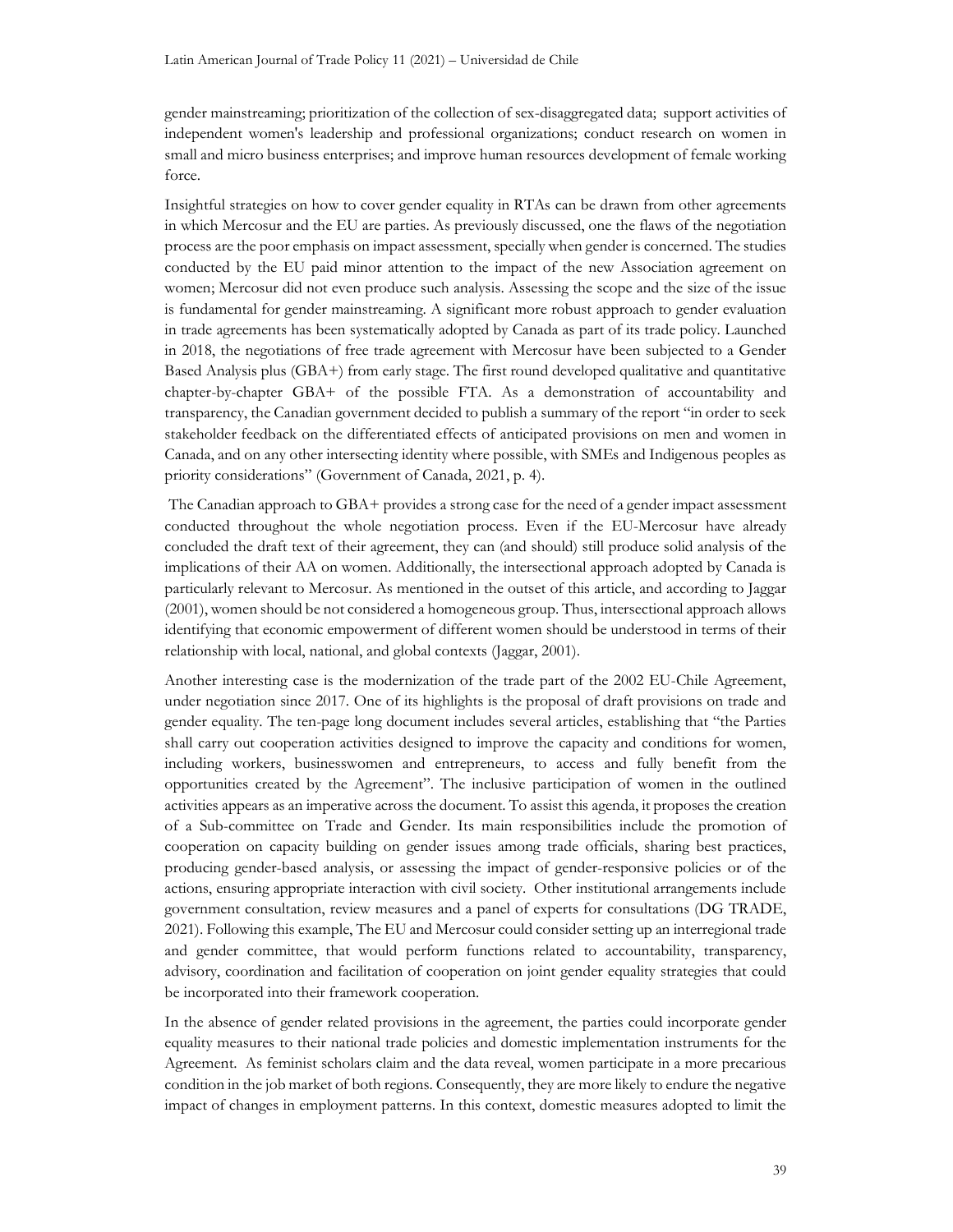flexibilization of labor and environmental standards and regulations are likely to reduce the agreement's burden on women. As UNCTAD stresses (2020), trade policy adjustments should also seek to promote micro, small, and medium-sized enterprises (MSMEs), as women tend to participate more directly in these businesses than in large companies. These measures should be followed with education, training, and easier access to credit. Business networks can provide formal training, information, advice, markets access, partnerships, policy advocacy, and support. Exclusion from these networks would have limited access to information on trade rules, customs procedures, and foreign market regulations, adding further barriers for women's participation in international trade initiatives (UNCTAD 2020). Behind these measures, the real prospects of the AA to effectively contribute to women's empowerment require that the parties address cultural, economic, and social bias against women. That requires understanding social expenditures as an investment in society (and not as a financial burden) and dramatically revisiting the contribution of women's unpaid care and reproductive labor (Waylen, 2006; Peterson, 2006). It is about time to break gender hierarchies and power dynamics that undermine women's crucial contribution to society (including the economy).

# Concluding remarks

This article analyzed the possible gendered impacts of the new EU-Mercosur trade Agreement. The literature review on the feminist approach to trade allowed understanding the role of gender in social and economic life. Given that economic activities depart from (and reproduce) unequal power relations, men and women are affected differently by economic and trade policies. Thus, gender mainstreaming presents a feasible and fair opportunity not only to acknowledge that any trade agreement has an unavoidable gender dimension but that they should be practical political and economic tools to promote equality. Not entirely surprising, only recently, the multilateral trading system opened eyes to gender as a component of trade relations. Regional Trade Agreements (RTAs) have demonstrated to be more aware of promoting gender-related provisions in their agendas. Furthermore, even if the number of RTAs has been rising, this is not a linear trend.

Empirical evidence showed the gender inequality is a social structural component of the EU and Mercosur. Women do not have full equality in different degrees in both regions, and economic empowerment is an obstacle to reaching gender parity. Female employment rate varies significantly in the EU but is still higher than Mercosur's average. In both markets, services are the sector in which women participate the most. In Europe, industry is the second largest employment sector, whereas in Mercosur women are more employed in agriculture. Crossing the information on female participation in the labor market with the sectors impacted by the agreement, it is undeniable that the AA is likely to affect women. Nevertheless, the negotiation process and its outcome seem to have neglected the importance of effectively addressing gender. The Sustainable Impact Assessments (SIAs) prepared by the EU mention gender minimally and fail to highlight the consequences of the agreement to different populations. Even if the Association Agreement incorporates gender equality among the objectives of the first two pillars (political and cooperation), it does not provide details on how to achieve it, leaving commitment too vague to be taken as solid. Regarding the trade pillar, the fact that there are only two direct mentions to gender (regarding ILO standards) is a source of concern. Even overall, nor the agreement nor the SIA have adopted a robust gender mainstreaming approach, and both instruments ignored the necessity of an intersectional perspective to trade liberalization and its consequences.

Considering the structural roots of gender inequality, the omission of a solid gender approach to trade cooperation is not surprising, but it is equally worrying. The EU- Mercosur Association Agreement's lack of appropriate gender mainstreaming approach poses a potential threat to gender economic equality in both regions. Nevertheless, there is still hope. The ratification process can lead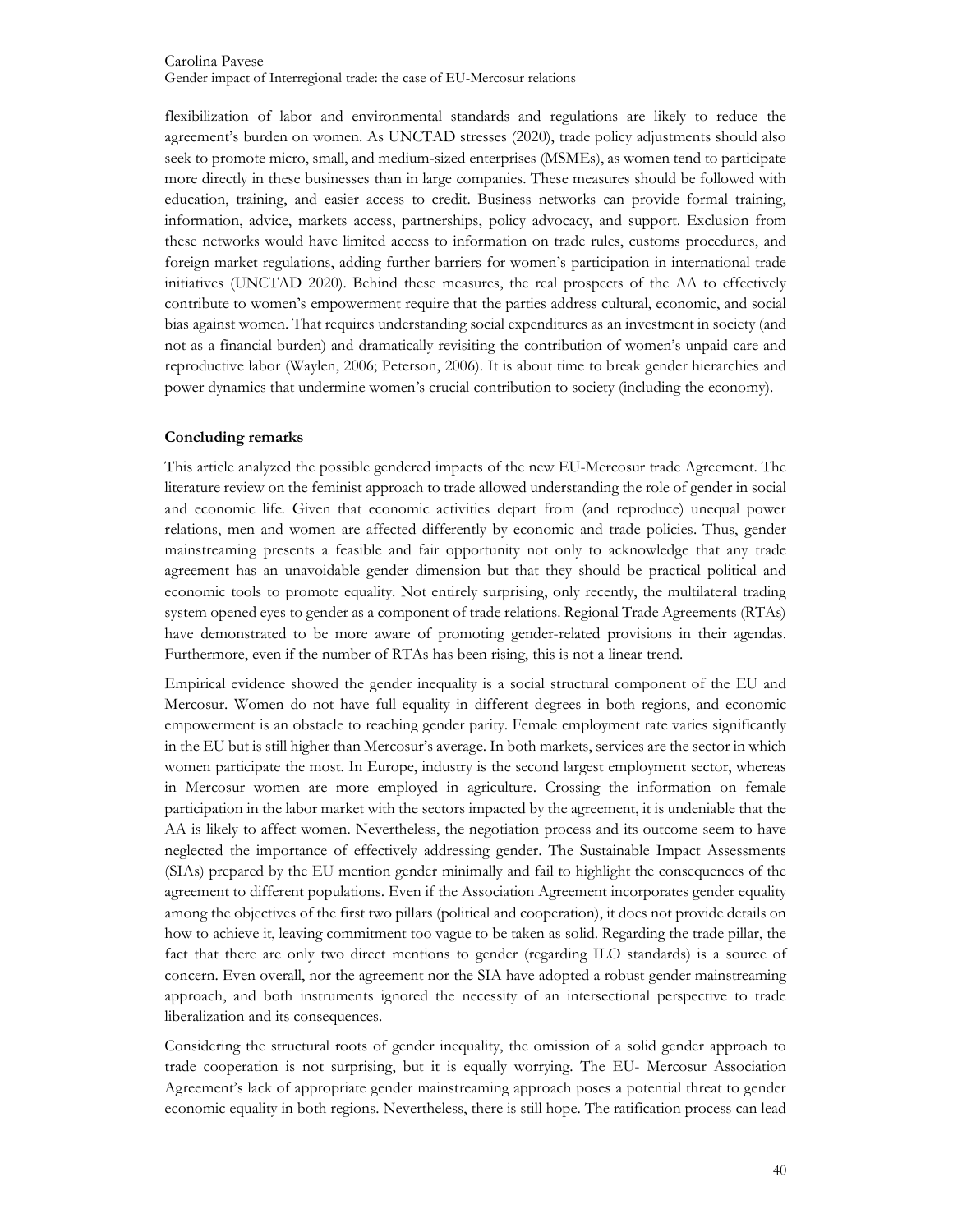to amendments to these gaps. In that case, the EU-Mercosur Association Agreement could still create incentives for equalities, giving a relevant contribution to narrowing the gender gap in the regions. Whether the parties will seize the opportunity and close this gap, remains an open question.

#### References

- Arana, A. (2017). The European Union's Policy Towards Mercosur: Responsive Not Strategic. Manchester University Press.
- Archaya, R. (2019). Trade and Women—Opportunities for Women in the Framework of the World Trade Organization Journal of International Economic Law, pp. 1–32.
- Bedford, K. & Rai, S. (2010). Feminists Theorize International Political Economy. Signs, vol. 36, n.1, pp.1-18/
- BERGER, Susan. Troubleshooting Economic Narratives In: A KNAPEN, Hemerijck and VAN DOOME (eds.) Aftershocks: Economic Crisis and Institutional Choices, Amsterdam: University of Amsterdam Press, 2009.
- Brodsky, A., Lim, J. & Reinsch, W. (2021). Women and Trade. How Trade Agreements Can Level the Gender Playing Field. A Report of the CSIS Scholl Chair in International Business.
- ECLAC (2001). The gender dimension of globalization: A review of the literature with a focus on Latin America and the Caribbean. Serie Comercio Internacional, 17, Santiago: December.
- ECLAC (2020). Women's autonomy in changing economic scenarios. Available at: https://repositorio.cepal.org/bitstream/handle/11362/45037/S1900722\_en.pdf?sequence=4  $&$ isAllowed=y (last access: 09 December 2021).
- ECLAC (2021). International trade: a means to a recovery with gender equality? Notes for Equality n.31. 24 February. Available at: https://oig.cepal.org/sites/default/files/note\_for\_equality\_gender\_and\_trade\_n31.pdf (last access: 09 December 2021).
- DG TRADE (2019a). New EU-Mercosur trade agreement: The Agreement in principle Brussels, 1 July 2019a. Available at: https://trade.ec.europa.eu/doclib/docs/2019/june/tradoc\_157964.pdf (last access: 15 April 2021).
- DG TRADE (2019b). Text of the EU Mercosur Agreement: Trade and sustainable development. Official Document, 12 July. Available. at: https://trade.ec.europa.eu/doclib/docs/2019/july/tradoc\_158166.%20Trade%20and%20Sust ainable%20Development.pdf (last access: 15 April 2021).
- DG TRADE (2020). European Union, Trade in goods with Mercosur. Available at: https://webgate.ec.europa.eu/isdb\_results/factsheets/region/details\_mercosur-4\_en.pdf (last access: 26 August 2021).
- DG TRADE (2021). Draft provisions on Trade and Gender Equality in the context of the Modernization of the EU-Chile Association Agreement. Available at: https://trade.ec.europa.eu/doclib/docs/2018/june/tradoc\_156962.pdf (last access: 11 December 2021).
- Doctor, M. (2007). Why Bother with Inter-Regionalism? Negotiations for a European Union-Mercosur Agreement. Journal of Common Market Studies, vol 45, n.2, pp.281-314.
- EEAS. (2020). EU-Mercosur Association Agreement: conclusion of negotiations on the Political Dialogue and Cooperation pillar. News stories, 02 July 2020. Available at: https://eeas.europa.eu/headquarters/headquarters-homepage/81950/eu-mercosurassociation-agreement-conclusion-negotiations-political-dialogue-and-cooperation\_en (last access: 15 April 2021).
- Elson, D., Çatagay, N. & Grown, C. (2007). Introduction: Why a feminist economics of trade? In: Van Staveren, Irene Et. Al. (eds.) The feminist economics of trade. London: Routledge.
- European Commission (2020). Sustainability Impact Assessment in Support of the Association Agreement Negotiations between the European Union and Mercosur. Luxembourg: Publications Office of the European Union.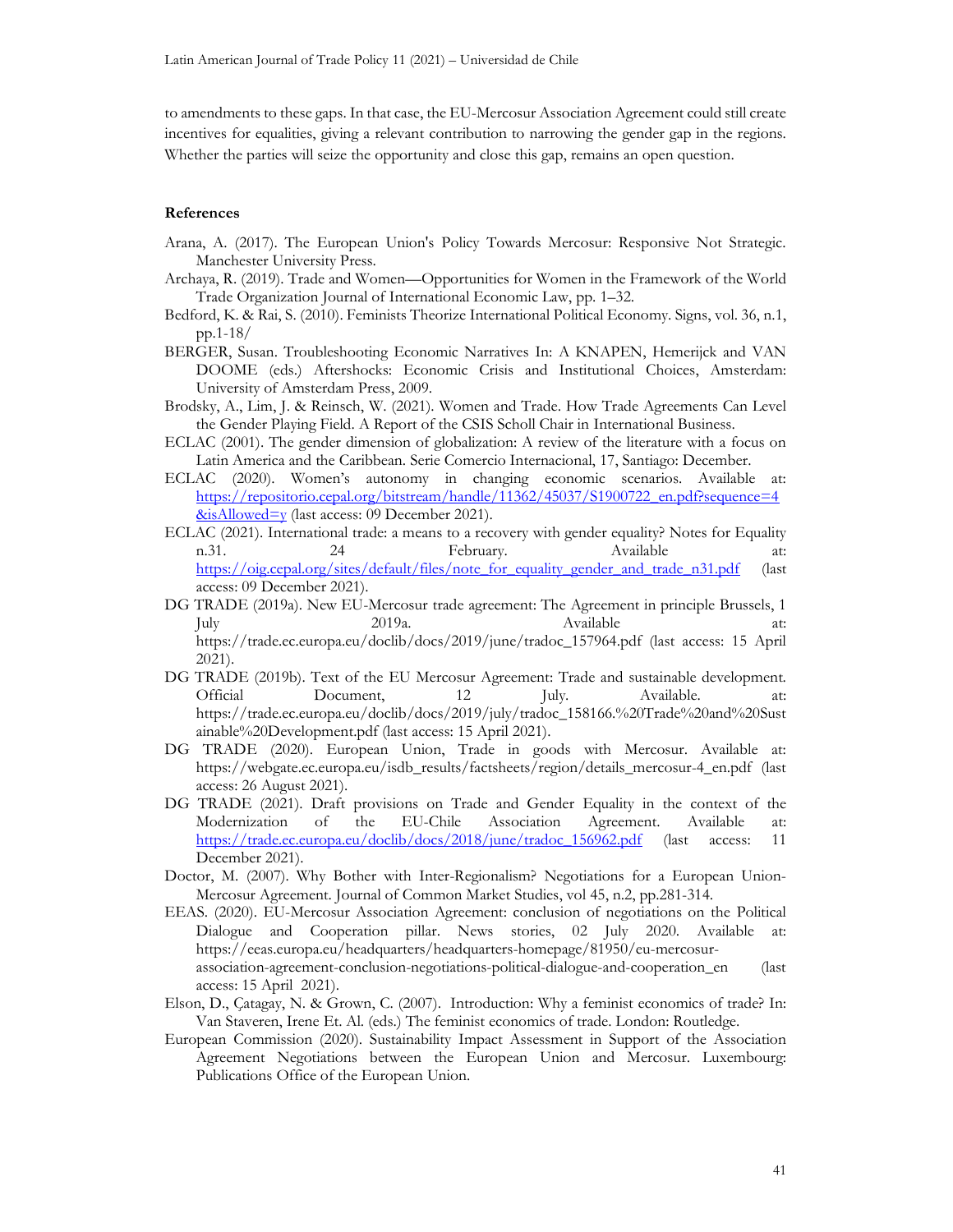Gender impact of Interregional trade: the case of EU-Mercosur relations

- European Commission (2021). EU Exports to the World: Effects on employment. Available at: https://trade.ec.europa.eu/doclib/docs/2018/november/tradoc\_157516.pdf (last access: 10 December 2021).
- European Parliament (2018). European Parliament resolution of 13 March 2018 on gender equality in EU trade agreements (2017/2015(INI)). Available at: https://www.europarl.europa.eu/doceo/document/TA-8-2018-0066\_EN.pdf (last access: 10 December 2021).
- European Union (2020). Sustainability Impact Assessment in Support of the Association Agreement Negotiations between the European Union and Mercosur. Final Report.
- European Union (2021). 2021 report on gender equality in the EU. Available at: https://ec.europa.eu/info/sites/default/files/aid\_development\_cooperation\_fundamental\_rig hts/annual\_report\_ge\_2021\_en.pdf (last access: 30 June 2021).
- EUROSTAT (2021). Gini coefficient of equivalized disposable income EU-SILC survey. Available at: https://appsso.eurostat.ec.europa.eu/nui/show.do?dataset=ilc\_di12 (last access: 10 September 2021).
- Ezeani, E. (2011). The WTO and its Development Obligations: Prospects for global trade. London: Anthem Press.
- Fontana, M. (2009). Gender Justice in Trade Policy: The Gender Effects of Economic Partnership Agreements. London: One World Action.
- Fraser, N. & Gordon, L. (1997). A genealogy of "dependency"; tracing a keyword of the US welfare state. In: Fraser, Nancy (ed.) Justice interruptus: Critical reflections on the "postsocialist" condition, ed. Nancy Fraser. New York: Routledge.
- Frohmann, A. (2017) Gender Equality and Trade Policy. World Trade Institute Working Paper n. 24.
- Ghiotto, L. & Echaide, J. (2019). Analysis of the Agreement between the EU and Mercosur. Buenos Aires. Brussels, December 2019. Available at: https://www.annacavazzini.eu/wpcontent/uploads/2020/01/Study-on-the-EU-Mercosur-agreement-09.01.2020-1.pdf (last access: 05 April 2021).
- Government of Canada (2021). Summary of Initial GBA+ for Canada-Mercosur FTA Negotiations. Available at; https://www.international.gc.ca/trade-commerce/gender\_equalityegalite\_genres/gba\_plus\_summary-acs\_plus\_resume.aspx?lang=eng (last access: 11 December 2021).
- Greenpeace (2020). Eu-Mercosur Association Agreement Leaks. Available at: https://tradeleaks.org/mercosur-eu-association-agreement-leaks-8-october-2020 (last access: 30 June 2021).
- Hannan, C. (2001) The United Nations commitment to gender mainstreaming: a global strategy for promoting equality between women and men. Paper prepared for the 2001 ODCCP Field Representatives Seminar. Office of the Special Adviser on Gender Issues and Advancement of Women, New York.
- Hoffman, A. (2014). Gender mainstreaming in Mercosur and Mercosur–EU trade relations. In: van der Vleuten, A., van Eerdewijk, A. & Roggeband, C. (eds), Gender Equality Norms in Regional Governance - Transnational Dynamics in Europe, South America and Southern Africa. New York: Palgrave MacMillan.
- ILO (2017). World Employment Social Outlook. Trends for Women. Geneva.
- ITC (2020). Mainstreaming Gender in Free Trade Agreements. Geneva: July.
- IISD (2021). WTO Heads for a Ministerial Declaration on Trade and Gender. 10 November. Available at: https://sdg.iisd.org/commentary/policy-briefs/wto-heads-for-a-ministerialdeclaration-on-trade-and-gender/ (last access: 10 September 2021).
- Jaggar, A. (2001). Is Globalization Good for Women? Comparative literature, vol. 53, no. 4, 2001, pp. 298-314.
- Meyer, M. & Prugl, E. (eds) (1999). Gender Politics in Global Governance. Lanham: Rowman and Littlefield.
- Pavese, C. (2021). The Impact of the European Union-Mercosur Association Agreement on gender inequality: A global South perspective. Conjuntura Austral, vol 12, n.59, pp.106-118.
- Peterson, S. (2005). V. How (the meaning of) gender matters in political economy. New Political Economy, vol 10, n.4, pp. 499–521.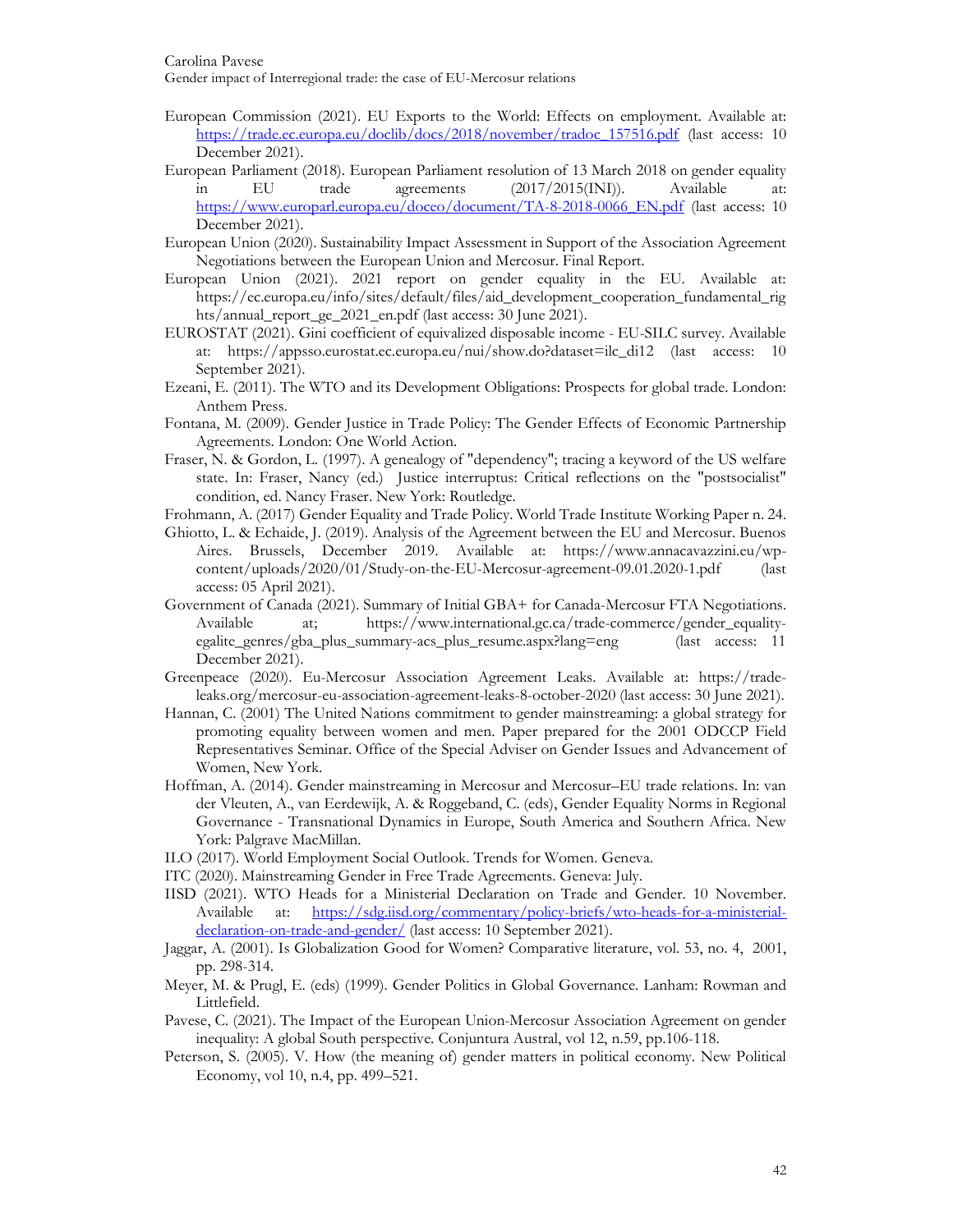- Pomatto, V.(2019). Gender, trade, and employment. Available at: https://europa.eu/capacity4dev/public-gender/minisite/gender-trade-and-employment (last access: 30 March 2021).
- Sanahuja, J. & Rodriguez, J. (2019). Veinte años de negociaciones Unión Europea-Mercosur: Del interregionalismo a la crisis de la globalización. Documentos de Trabajon. 13, Madri: Fundación Carolina.
- The Beijing Declaration and the Platform for Action. Fourth World Conference on Women, Beijing, China, 4-15 September 1995. New York: Dept. of Public Information, United Nations.
- UNCTAD. (2020). Gender and Trade. Retrieved from https://unctad.org/webflyer/gender-andtrade
- Valdivieso (2009). Género, globalización y desarrollo. In: Giron, A. (ed.). Género y globalización. Buenos Aires: Consejo Latinoamericano de Ciencias Sociales – CLACSO.
- Walby, S. (2005). Introduction: Comparative gender mainstreaming in a global era. International Feminist Journal of Politics, vol 7, n. 4, pp. 453-47.
- Waylen, G. (2006). You Still Don't Understand: Why Troubled Engagements Continue between Feminists and (Critical) IPE. Review of International Studies, vol. 32, n.1, pp. 145- 164.
- Williams, M. (2003). Gender Mainstreaming in the Multilateral Trading System. A handbook for policymakers and other stakeholders. London: Commonwealth Secretariat.
- World Bank. (2021). Gini Index (World Bank estimate). Available at: https://data.worldbank.org/indicator/SI.POV.GINI?end=2019&start=1967&view=chart (last access: 10 April 2021).
- World Economic Forum (2021). Global Gender Gap Report 2021. Insight Report, March. Available at: https://www3.weforum.org/docs/WEF\_GGGR\_2021.pdf (last access: 30 June 2021).
- WTO (2006). Recommendations of the Task Force on Aid for Trade. WT/AFT/1, 27 July. Available at: https://docs.wto.org/dol2fe/Pages/FE\_Search/FE\_S\_S009DP.aspx?language=E&Catalogue

IdList=58379&CurrentCatalogueIdIndex=0&FullTextHash=&HasEnglishRecord=True&Has FrenchRecord=True&HasSpanishRecord=True (last access: 10 September 2021).

- WTO (2017). Joint Declaration on Trade and Women's Economic Empowerment on the occasion of the WTO Ministerial Conference in Buenos Aires in December 2017. Available at: https://www.wto.org/english/thewto\_e/minist\_e/mc11\_e/genderdeclarationmc11\_e.pdf (last access: 10 September 2021).
- WTO (2021a). Empowering women through Aid for Trade. Available at: https://www.wto.org/english/tratop\_e/womenandtrade\_e/empoweringwomen\_e.htm (last access: 10 December 2021).
- WTO (2021b). Informal Working Group on Trade and Gender. Available at: https://www.wto.org/english/tratop\_e/womenandtrade\_e/iwg\_trade\_gender\_e.htm (last access: 10 September 2021).
- WTO (2021c). Joint Ministerial Declaration on the Advancement of Gender Equality and Women's Economic Empowerment Within Trade. 12th WTO Ministerial Conference .Available at: https://docs.wto.org/dol2fe/Pages/FE\_Search/FE\_S\_S009-DP.aspx?language=E&CatalogueIdList=278631,278632,278621&CurrentCatalogueIdIndex=1 &FullTextHash=371857150&HasEnglishRecord=True&HasFrenchRecord=True&HasSpanis hRecord=False (last access: 10 September 2021).
- WTO (2021d), WTO launches Gender Research Hub to promote cooperation on trade and gender issues. Available at: https://www.wto.org/english/news\_e/news21\_e/iwgtg\_31may21\_e.htm (last access: 11 December 2021).
- WTO (2021e). Twelfth WTO Ministerial Conference. Available at: https://www.wto.org/english/thewto\_e/minist\_e/mc12\_e/mc12\_e.htm (last access: 10 September 2021).
- WTO (2021f). The Evolution of Gender-Related Provisions in Regional Trade Agreements. Staff Working Paper ERSD-2021-8 24 February.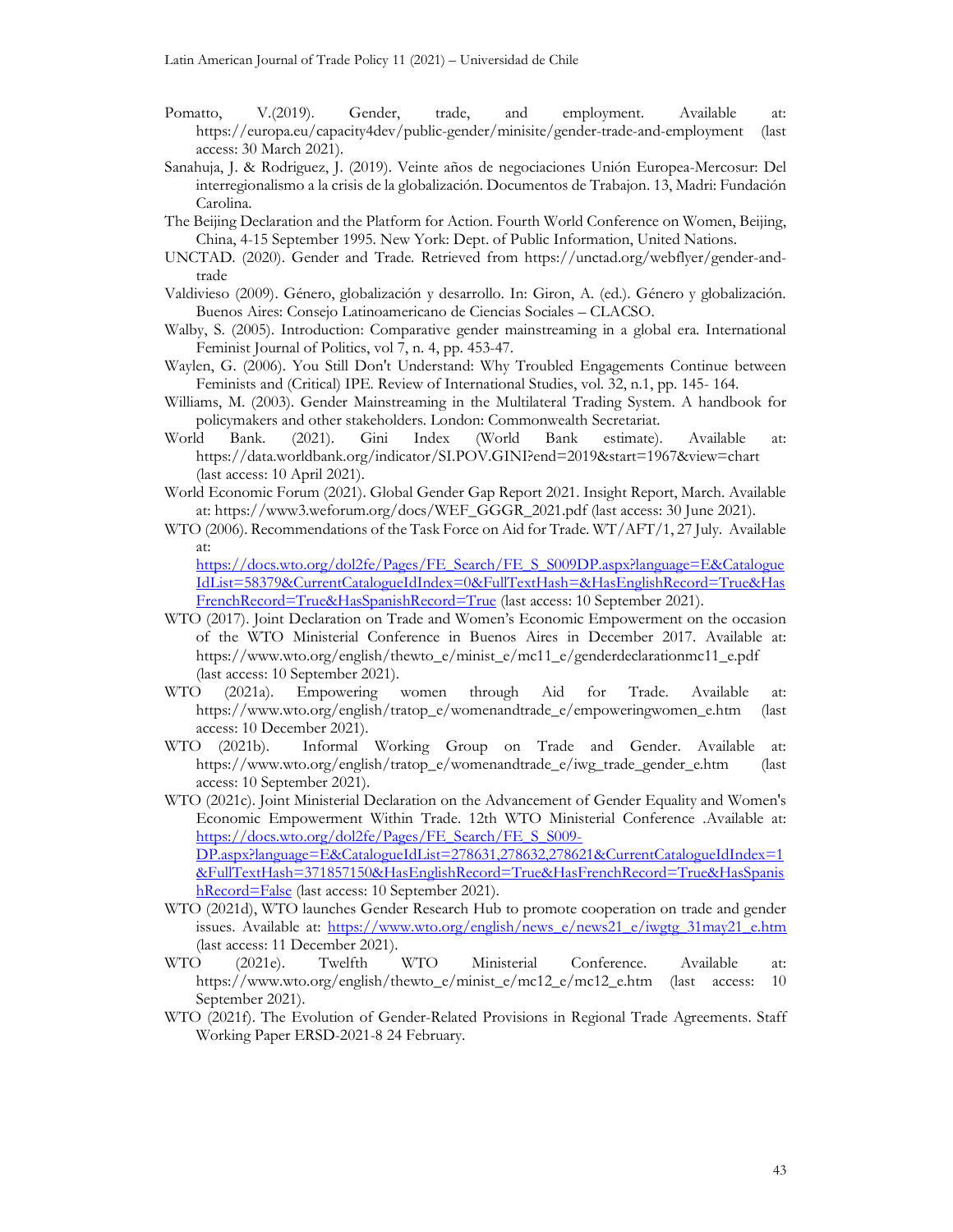# Annex 1

| Pillar      | Section                                                                                                          | Text                                                                                                                                                                                                                                                                                                                                                                                                                                              |
|-------------|------------------------------------------------------------------------------------------------------------------|---------------------------------------------------------------------------------------------------------------------------------------------------------------------------------------------------------------------------------------------------------------------------------------------------------------------------------------------------------------------------------------------------------------------------------------------------|
| Political   | Objectives of political                                                                                          | Promote gender equality, the respect of all women and girl's                                                                                                                                                                                                                                                                                                                                                                                      |
| Dialogue    | dialogue<br>and                                                                                                  | rights, emphasizing the gender perspective, and address                                                                                                                                                                                                                                                                                                                                                                                           |
|             | international                                                                                                    | discrimination and violence based on sexual orientation, in                                                                                                                                                                                                                                                                                                                                                                                       |
|             | cooperation                                                                                                      | accordance with the internal legislation of each country.                                                                                                                                                                                                                                                                                                                                                                                         |
| Cooperation | Cooperation<br>on                                                                                                | Gender Equality and Women, Peace and Security                                                                                                                                                                                                                                                                                                                                                                                                     |
|             | democratic principles,                                                                                           |                                                                                                                                                                                                                                                                                                                                                                                                                                                   |
|             | human rights, the rule                                                                                           | 1. The Parties shall promote gender equality and the                                                                                                                                                                                                                                                                                                                                                                                              |
|             | of law and international                                                                                         | empowerment of all women and girls. They acknowledge the                                                                                                                                                                                                                                                                                                                                                                                          |
|             | peace and security                                                                                               | necessity of gender equality and the empowerment of women and<br>girls as a precondition to fully achieve inclusive development,<br>democracy and security. The Parties shall explore further<br>schemes of cooperation and potential synergies between<br>respective policies and initiatives, in line with international<br>standards and commitments such as the Convention on the<br>Elimination of All Forms of Discrimination against Women |
|             |                                                                                                                  | (CEDAW), the 2030 Agenda for Sustainable Development and<br>United Nations Security Council Resolution (UNSCR) 1325 on<br>Women, Peace and Security.                                                                                                                                                                                                                                                                                              |
|             |                                                                                                                  | 2. Such cooperation may include:                                                                                                                                                                                                                                                                                                                                                                                                                  |
|             |                                                                                                                  | a) Fostering effective gender mainstreaming;                                                                                                                                                                                                                                                                                                                                                                                                      |
|             |                                                                                                                  | b) Promoting women's political participation and leadership,<br>women's access to quality education, women's economic<br>empowerment and women's increased participation in the work<br>force;                                                                                                                                                                                                                                                    |
|             |                                                                                                                  | c) Strengthening national and regional institutions to address and<br>handle issues related to violence against women, including<br>prevention and protection from sexual and gender-based<br>violence, investigation and accountability mechanisms, support<br>to victims and promotion of conditions of safety and security for<br>women and girls;                                                                                             |
|             |                                                                                                                  | d) Actively reinforcing women's human rights including freedom<br>from human rights violations and any type of violence against                                                                                                                                                                                                                                                                                                                   |
|             |                                                                                                                  | women and women's access to justice.<br>e) Supporting the development and implementation of a national<br>action plan on UNSCR 1325;                                                                                                                                                                                                                                                                                                              |
|             |                                                                                                                  | f) Enhancing cooperation with relevant bodies of the United<br>Nations and other international organizations.                                                                                                                                                                                                                                                                                                                                     |
| Cooperation | Cooperation on Justice,<br>Freedom and Security<br>(Migration<br>and<br>international protection<br>of refugees) | The bi-regional cooperation for the prevention of and the fight<br>against smuggling of migrants and trafficking in persons<br>especially children and persons in vulnerable situation including<br>women at risk, and for the protection of victims, in accordance<br>with the Convention against Transnational Organized Crime and<br>its Additional Protocols on Trafficking in Persons and Smuggling<br>of Migrants.                          |

EU-MERCOSUR Association Agreement: Explicit gender-related provisions (draft text)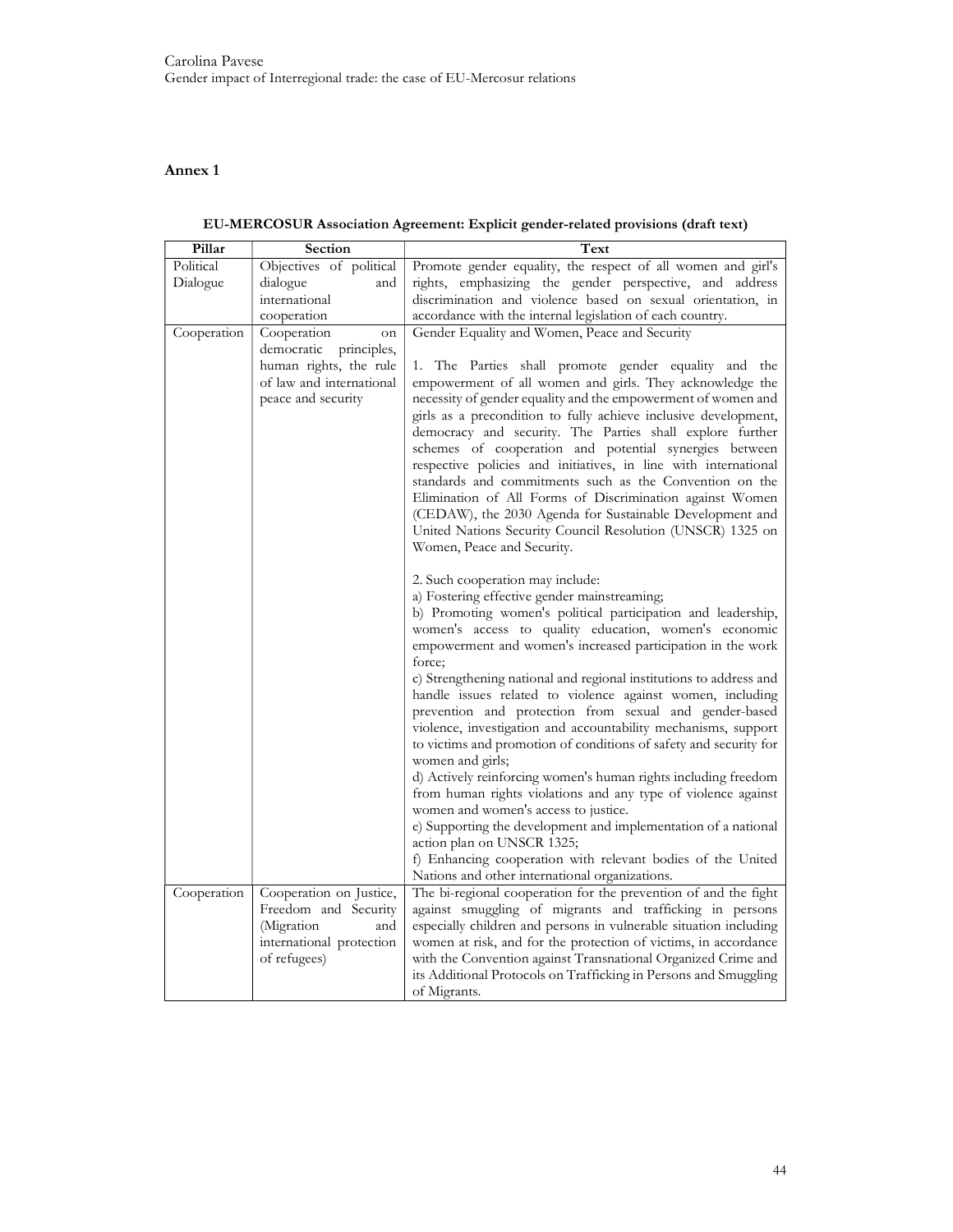| Cooperation | Cooperation<br>on<br>combating<br>corruption<br>transnational<br>and<br>organized crime, and on<br>anti-money laundering<br>and on countering the<br>financing of terrorism | The Parties agree on the need to work towards preventing and<br>combating in an effective way the use of their financial<br>institutions and designated non-financial businesses and<br>professions from being used to finance terrorism and to launder<br>the proceeds of criminal activities, including drug trafficking,<br>trafficking in persons, especially children, women at risk and<br>other persons in vulnerable situations, arms trafficking and<br>corruption, following the recommendations of the Financial<br>Action Task Force (FATF) and taking into account the work of<br>the Latin American Financial Action Group (GAFILAT). |
|-------------|-----------------------------------------------------------------------------------------------------------------------------------------------------------------------------|-----------------------------------------------------------------------------------------------------------------------------------------------------------------------------------------------------------------------------------------------------------------------------------------------------------------------------------------------------------------------------------------------------------------------------------------------------------------------------------------------------------------------------------------------------------------------------------------------------------------------------------------------------|
| Cooperation | Cooperation<br>on<br>sustainable<br>development                                                                                                                             | Acknowledging gender equality and empowerment of women<br>and girls as essential for sustainable development, the Parties will<br>explore further schemes of cooperation.                                                                                                                                                                                                                                                                                                                                                                                                                                                                           |
| Cooperation | Industrial Cooperation,<br><b>Business Opportunities</b><br>and Micro, Small and<br>Medium enterprise, and<br>Entrepreneurs<br>(MSME <sub>s</sub> )                         | The parties will support women's economic empowerment<br>through entrepreneurship and business creation.                                                                                                                                                                                                                                                                                                                                                                                                                                                                                                                                            |
| Cooperation | Cooperation on Labor<br>and Employment                                                                                                                                      | The Parties agree to enhance cooperation in the field of social<br>affairs with the aim of contributing to a sustainable and inclusive<br>economic growth and development and to promote cooperation<br>and exchanges of information in particular with regard to: []<br>-The promotion of gender equality and the full empowerment of<br>women in all spheres;<br>- Promoting the protection of mothers and children as well as<br>accessible and inclusive childcare facilities.                                                                                                                                                                  |
| Cooperation | Cooperation on Labor<br>and Employment                                                                                                                                      | The promotion of non-discrimination between women and men<br>and mainstreaming a gender perspective in the development of<br>labor policy;                                                                                                                                                                                                                                                                                                                                                                                                                                                                                                          |
| Cooperation | Cooperation on<br>Education, training,<br>youth, and sports                                                                                                                 | The Parties agree to cooperate on formal and non-formal<br>education, including "Vocational Education and Training"<br>(VET), in a lifelong learning perspective. Within these fields,<br>special attention shall be paid to promote an inclusive and<br>quality education and training for women and vulnerable social<br>groups.                                                                                                                                                                                                                                                                                                                  |
| Trade       | Trade and Sustainable<br>Development                                                                                                                                        | The Parties reaffirm their commitment to promote the<br>development of international trade in a way that is conducive to<br>decent work for all, including for women and young people.                                                                                                                                                                                                                                                                                                                                                                                                                                                              |
| Trade       | Trade and Sustainable<br>Development                                                                                                                                        | The Parties recognize the importance of working together in<br>order to achieve the objectives of this Chapter. They may work<br>together on inter alia:<br>[] the ILO Decent Work Agenda, including on the inter-<br>linkages between trade and full and productive employment,<br>labor market adjustment, core labor standards, decent work in<br>global supply chains, social protection and social inclusion, social<br>dialogue, skills development and gender equality.                                                                                                                                                                      |

Source: Elaborated by the author with information from Greenpeace (2019) and DG Trade (2020).